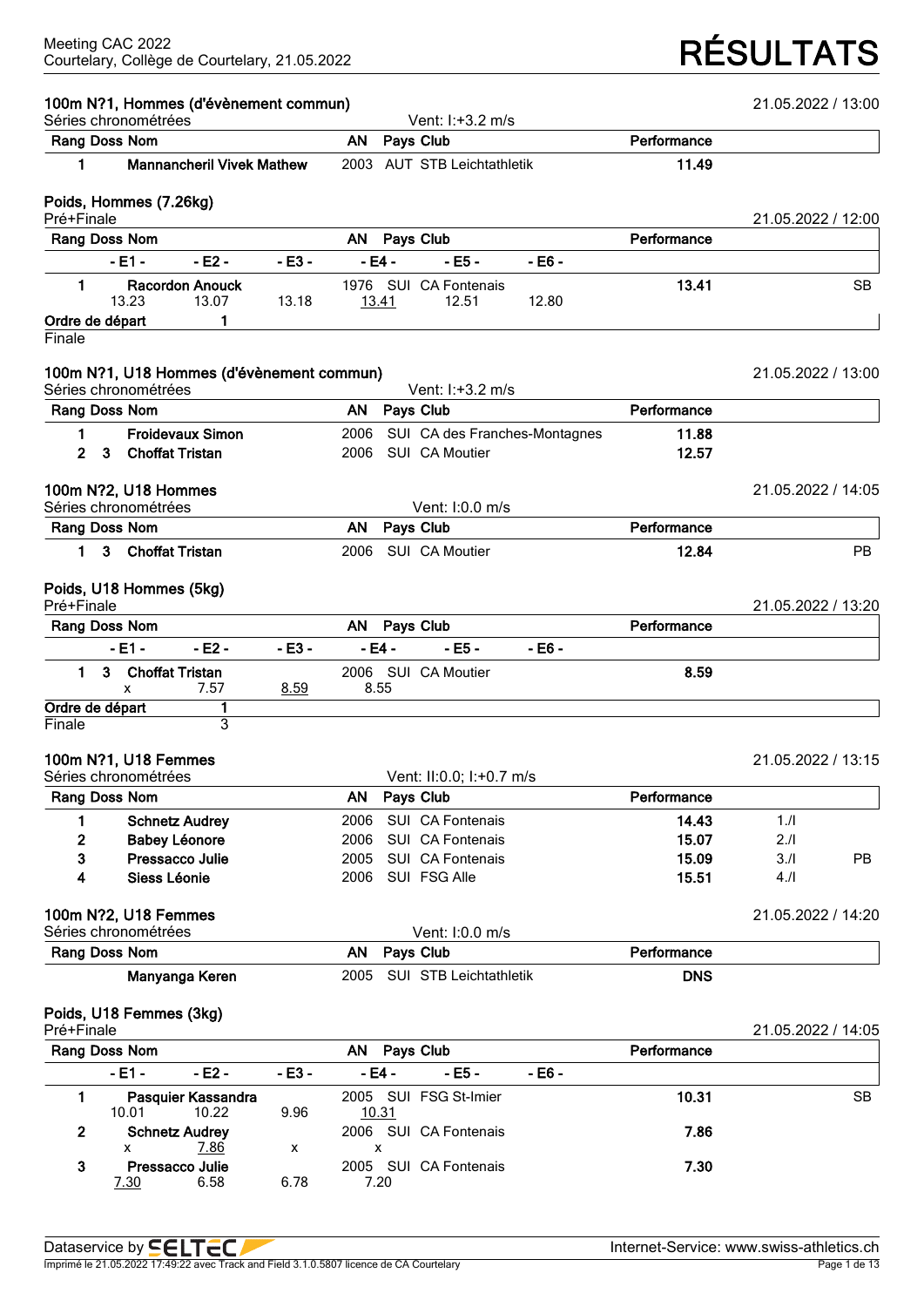# **Poids, U18 Femmes**<br>Pré+Finale

| Poids, U18 Femmes (3kg) - Suite |        |        |              |        |        |             |                    |  |  |  |
|---------------------------------|--------|--------|--------------|--------|--------|-------------|--------------------|--|--|--|
| Pré+Finale                      |        |        |              |        |        |             | 21.05.2022 / 14:05 |  |  |  |
| Rang Doss Nom                   |        |        | AN Pays Club |        |        | Performance |                    |  |  |  |
| - E1 -                          | - F2 - | - E3 - | - E4 -       | - E5 - | - E6 - |             |                    |  |  |  |

### 5.92 6.76 x 6.83 **Ordre de départ 1 2 3 4**

Finale

## **80m, U16 Hommes** 21.05.2022 / 14:35

| Séries chronométrées<br>Rang Doss Nom<br>AN. |    |                         |      | Vent: II:+1.3; I:+0.5 m/s        |             |      |     |  |
|----------------------------------------------|----|-------------------------|------|----------------------------------|-------------|------|-----|--|
|                                              |    |                         |      | Pays Club                        | Performance |      |     |  |
|                                              |    | Neffati Sabri           | 2008 | SUI CA Courtelary                | 10.21       | 1.11 |     |  |
|                                              | -2 | <b>Dyroff Dominique</b> | 2008 | SUI CA Courtelary                | 10.58       | 1.1  |     |  |
| З                                            |    | <b>Houmard Nicolas</b>  | 2008 | <b>SUI FSG Féminine Tavannes</b> | 10.80       | 2.11 | PB. |  |
| 4                                            |    | Grosjean Clément        | 2008 | SUI CA Moutier                   | 10.85       | 3.11 |     |  |
| 5.                                           |    | Kohli Rayane            | 2007 | SUI CA Courtelary                | 11.17       | 2.1  |     |  |
| 6.                                           |    | <b>Monachon Maxime</b>  | 2008 | SUI CA Courtelary                | 11.75       | 3.1  |     |  |
|                                              |    | <b>Couderc Mathieu</b>  |      | 2008 FRA FSG Féminine Tavannes   | 11.83       | 4.11 | PB. |  |

**4 Siess Léonie** 2006 SUI FSG Alle **6.83**

## **Longueur, U16 Hommes**

| Pré+Finale     |                    |                           |                     |                     |                                |        |                         | 21.05.2022 / 15:10 |
|----------------|--------------------|---------------------------|---------------------|---------------------|--------------------------------|--------|-------------------------|--------------------|
|                | Rang Doss Nom      |                           |                     | AN Pays Club        |                                |        | <b>Performance Vent</b> |                    |
|                | - E1 -             | $-E2 -$                   | $-E3 -$             | - E4 -              | $- E5 -$                       | - E6 - |                         |                    |
| 1              |                    | <b>Houmard Nicolas</b>    |                     |                     | 2008 SUI FSG Féminine Tavannes |        | $4.69 - 0.5$            | <b>PB</b>          |
|                | 4.45               | 4.54                      | 4.63                | 4.69                |                                |        |                         |                    |
|                | $+0.6$             | 0.0                       | $-0.4$              | $-0.5$              |                                |        |                         |                    |
| $\overline{2}$ |                    | 2 Dyroff Dominique        |                     |                     | 2008 SUI CA Courtelary         |        | $4.64 + 0.5$            | <b>PB</b>          |
|                | 4.63               | <u>4.64</u>               | 4.59                | 4.58                |                                |        |                         |                    |
|                | $+0.3$             | $+0.5$                    | $+0.1$              | $+0.1$              |                                |        |                         |                    |
| 3              |                    | Kohli Rayane              |                     |                     | 2007 SUI CA Courtelary         |        | $4.60 + 0.4$            | <b>PB</b>          |
|                | 4.43               | $\mathbf{x}$              | X                   | 4.60                |                                |        |                         |                    |
|                | $+0.5$             |                           |                     | $+0.4$              |                                |        |                         |                    |
| 4              |                    | Grosjean Clément          |                     |                     | 2008 SUI CA Moutier            |        | $4.51 - 0.6$            |                    |
|                | x                  | 3.45                      | 3.55                | 4.51                |                                |        |                         |                    |
|                |                    | $+0.2$                    | $-0.2$              | $-0.6$              |                                |        |                         |                    |
| 5              |                    | <b>Couderc Mathieu</b>    |                     |                     | 2008 FRA FSG Féminine Tavannes |        | $4.38 + 1.0$            | PB                 |
|                | 4.38               | $\boldsymbol{\mathsf{x}}$ | 4.07                | X                   |                                |        |                         |                    |
|                | $+1.0$             |                           | $+0.3$              |                     |                                |        |                         |                    |
| 6              |                    | <b>Monachon Maxime</b>    |                     |                     | 2008 SUI CA Courtelary         |        | $4.34 - 0.3$            |                    |
|                | 4.13               | 4.22                      | $\frac{4.34}{-0.3}$ | 4.29                |                                |        |                         |                    |
|                | $-0.1$             | $-0.2$                    |                     | $-0.8$              |                                |        |                         |                    |
|                | Neffati Sabri<br>0 |                           |                     |                     | 2008 SUI CA Courtelary         |        | sEv                     |                    |
|                | Ordre de départ    |                           | $\overline{2}$<br>3 | $\overline{5}$<br>4 | 7<br>6                         |        |                         |                    |
|                |                    |                           | $\overline{2}$      | 0                   |                                |        |                         |                    |
| Finale         |                    |                           |                     |                     |                                |        |                         |                    |

## **Poids, U16 Hommes (4kg)**

Pré+Finale 21.05.2022 / 16:35 **Rang Doss Nom AN Pays Club Performance - E1 - - E2 - - E3 - - E4 - - E5 - - E6 - 1 2 Dyroff Dominique** 2008 SUI CA Courtelary **9.37** 8.91 7.97 9.10 9.07 9.25 9.37 **2 Houmard Nicolas** 2008 SUI FSG Féminine Tavannes **8.48** 8.13 7.92 7.37 7.86 8.48 7.75 **3 Kohli Rayane 2007** SUI CA Courtelary **8.11 8.11** PB<br>**6.86** 7.69 7.64 8.11 7.24 x 6.86 7.69 7.64 8.11 7.24 x **4 Couderc Mathieu** 2008 FRA FSG Féminine Tavannes **8.02** 8.02 7.61 7.10 7.15 7.96 6.29 **Ordre de départ 1 2 3 4** Finale 2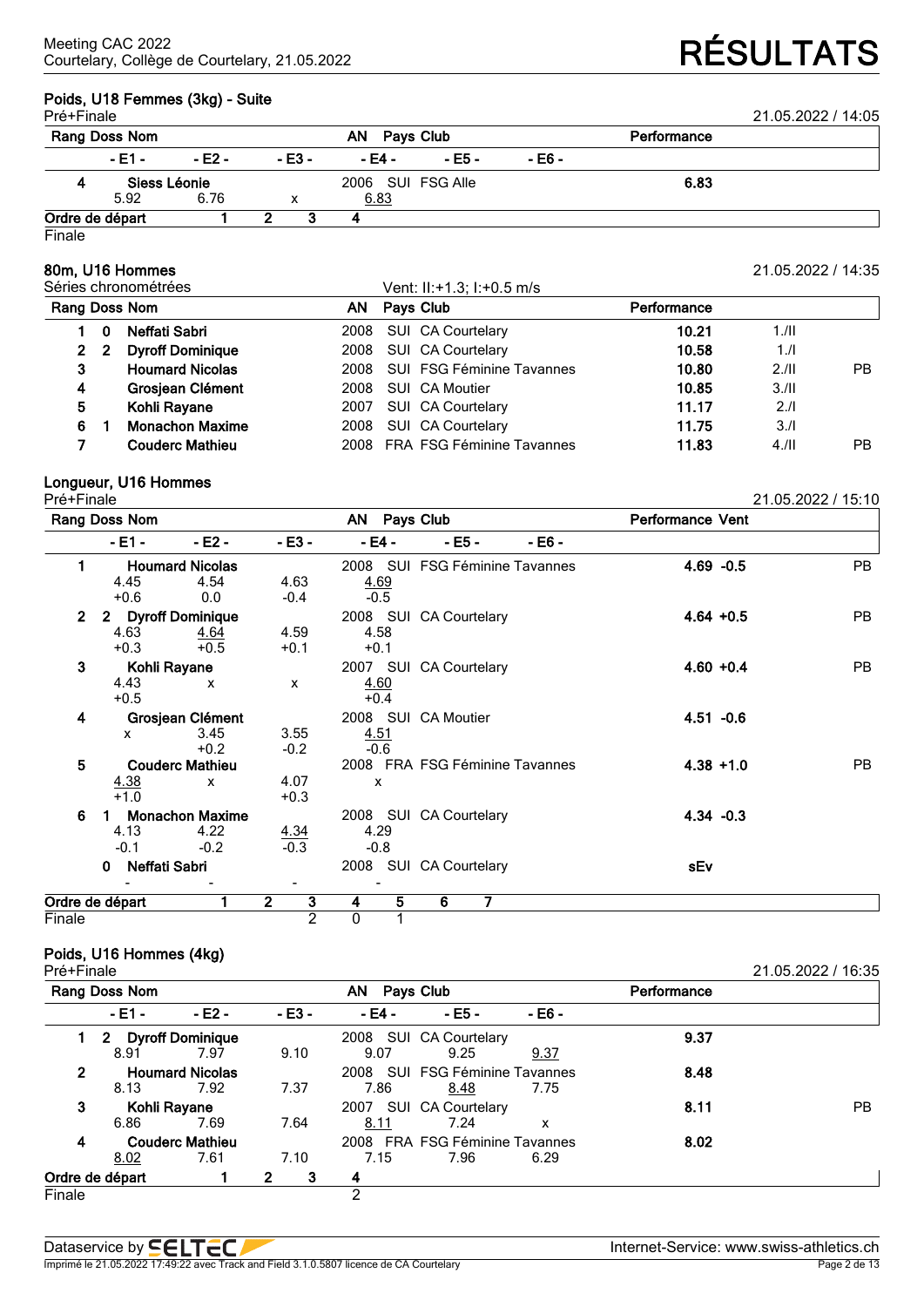| 80m, U16 Femmes<br>Séries chronométrées |                     |           |  | Vent: II:+0.8; I:+0.6 m/s        | 21.05.2022 / 14:40 |      |    |
|-----------------------------------------|---------------------|-----------|--|----------------------------------|--------------------|------|----|
| Rang Doss Nom                           | ΑN                  | Pays Club |  | Performance                      |                    |      |    |
|                                         | Kladoumbaye Léa     | 2008      |  | SUI CA Moutier                   | 10.53              | 1.11 |    |
| 2                                       | Graber Léonie       | 2008      |  | SUI FSG Alle                     | 11.14              | 2.11 |    |
| 3                                       | Ramos Lopez Aytana  |           |  | 2008 ESP CA Courtelary           | 11.72              | 3.11 |    |
| 4                                       | Aliouane Laïla      | 2008      |  | SUI CA Moutier                   | 11.85              | 1.1  |    |
| 5                                       | Montavon Léane      | 2007      |  | <b>SUI FSG Féminine Tavannes</b> | 12.10              | 2.1  | PB |
| 6                                       | <b>Schaer Kylia</b> | 2008      |  | SUI CA Courtelary                | 12.15              | 3.1  |    |

### **80m haies, U16 Femmes (0.762m)** 21.05.2022 / 16:00

|               | Séries chronométrées  |      | Vent: $1: +0.9$ m/s |             |  |
|---------------|-----------------------|------|---------------------|-------------|--|
| Rang Doss Nom |                       |      | AN Pavs Club        | Performance |  |
|               | Kladoumbaye Léa       |      | 2008 SUI CA Moutier | 13.23       |  |
|               | <b>Wuethrich Elea</b> |      | 2007 SUI CA Moutier | 15.93       |  |
|               | Menozzi Léane         | 2007 | SUI CA Moutier      | 16.14       |  |

## **Longueur, U16 Femmes**

| ►<br>nа<br>┍ |  |
|--------------|--|
|              |  |

| Pré+Finale      |                                |                                              |                                |                                     |                                |          |                         | 21.05.2022 / 13:50 |
|-----------------|--------------------------------|----------------------------------------------|--------------------------------|-------------------------------------|--------------------------------|----------|-------------------------|--------------------|
|                 | Rang Doss Nom                  |                                              |                                | AN Pays Club                        |                                |          | <b>Performance Vent</b> |                    |
|                 | $-E1 -$                        | $-E2 -$                                      | $-E3 -$                        | - E4 -                              | $- E5 -$                       | $- E6 -$ |                         |                    |
| 1               | 4.05<br>$+0.5$                 | Kladoumbaye Léa<br>4.66<br>$+0.7$            | 4.50<br>$+0.2$                 | 4.48<br>$+0.8$                      | 2008 SUI CA Moutier            |          | $4.66 + 0.7$            |                    |
| $\overline{2}$  | 4.07<br>$+0.2$                 | <b>Rosselet Elodie</b><br>4.22<br>$+0.5$     | 4.22<br>$-0.4$                 | 4.12<br>$+0.4$                      | 2007 SUI FSG St-Imier          |          | $4.22 - 0.4$            | <b>SB</b>          |
| $\mathbf{3}$    | 4.01<br>$-0.7$                 | Graber Léonie<br>4.15<br>$-1.0$              | $\mathsf{x}$                   | 2008 SUI FSG Alle<br>4.22<br>$-0.4$ |                                |          | $4.22 - 0.4$            |                    |
| 4               | 3.40<br>$-1.3$                 | Ramos Lopez Aytana<br>4.01<br>$-0.8$         | 4.12<br>$-1.8$                 | $\boldsymbol{\mathsf{x}}$           | 2008 ESP CA Courtelary         |          | $4.12 - 1.8$            | $=$ PB             |
| 5               | 3.82<br>$+0.7$                 | Montavon Léane<br>4.03<br>$+1.1$             | $\mathsf{x}$                   | 3.95<br>$+0.9$                      | 2007 SUI FSG Féminine Tavannes |          | $4.03 + 1.1$            | <b>PB</b>          |
| 6               | $\mathsf{x}$                   | Aliouane Laïla<br>4.00<br>$-0.5$             | 2.98<br>$-1.0$                 | $\pmb{\chi}$                        | 2008 SUI CA Moutier            |          | $4.00 -0.5$             | <b>PB</b>          |
| $\overline{7}$  | 3.73<br>$-0.9$                 | <b>Wuethrich Elea</b><br>$\frac{3.86}{-1.1}$ | 3.60<br>$-1.5$                 | 3.63<br>$-0.2$                      | 2007 SUI CA Moutier            |          | $3.86 - 1.1$            |                    |
| 8               | Daucourt Eva<br>3.85<br>$+0.3$ | $\mathsf{x}$                                 | 3.55<br>$-0.1$                 | 3.79<br>$-1.5$                      | 2008 SUI CA Fontenais          |          | $3.85 + 0.3$            | <b>PB</b>          |
| 9               | Schaer Kylia<br>3.84<br>$+0.3$ | 3.73<br>$+0.3$                               | 3.64<br>$-0.5$                 | 3.55<br>$-0.3$                      | 2008 SUI CA Courtelary         |          | $3.84 + 0.3$            |                    |
| Ordre de départ |                                | 1                                            | $\mathbf{3}$<br>$\overline{2}$ | 5<br>4                              | 6<br>$\overline{7}$            | 9<br>8   |                         |                    |

**Finale** 

## **Poids, U16 Femmes (3kg)**

| Pré+Finale    |        |                        |         |        |                       |             |      | 21.05.2022 / 14:55 |
|---------------|--------|------------------------|---------|--------|-----------------------|-------------|------|--------------------|
| Rang Doss Nom |        | AN<br>Pays Club        |         |        |                       | Performance |      |                    |
|               | - E1 - | $-E2 -$                | $-E3 -$ | - E4 - | - E5 -                | - E6 -      |      |                    |
|               |        | <b>Rosselet Elodie</b> |         | 2007   | SUI FSG St-Imier      |             | 8.78 |                    |
|               | 7.60   | 8.38                   | 8.25    | 8.06   | 8.78                  | 8.39        |      |                    |
| 2             |        | Daucourt Eva           |         |        | 2008 SUI CA Fontenais |             | 8.17 | PB.                |
|               | 7.76   | 8.08                   | 8.17    | 7.05   | 7.76                  | 7.96        |      |                    |
| 3             |        | Aliouane Laïla         |         | 2008   | SUI CA Moutier        |             | 8.04 |                    |
|               | 7.53   | 7.20                   | 6.91    | 7.34   | 8.04                  | 6.90        |      |                    |

Imprimé le 21.05.2022 17:49:22 avec Track and Field 3.1.0.5807 licence de CA Courtelary

Courtelary, Collège de Courtelary, 21.05.2022 **RÉSULTATS**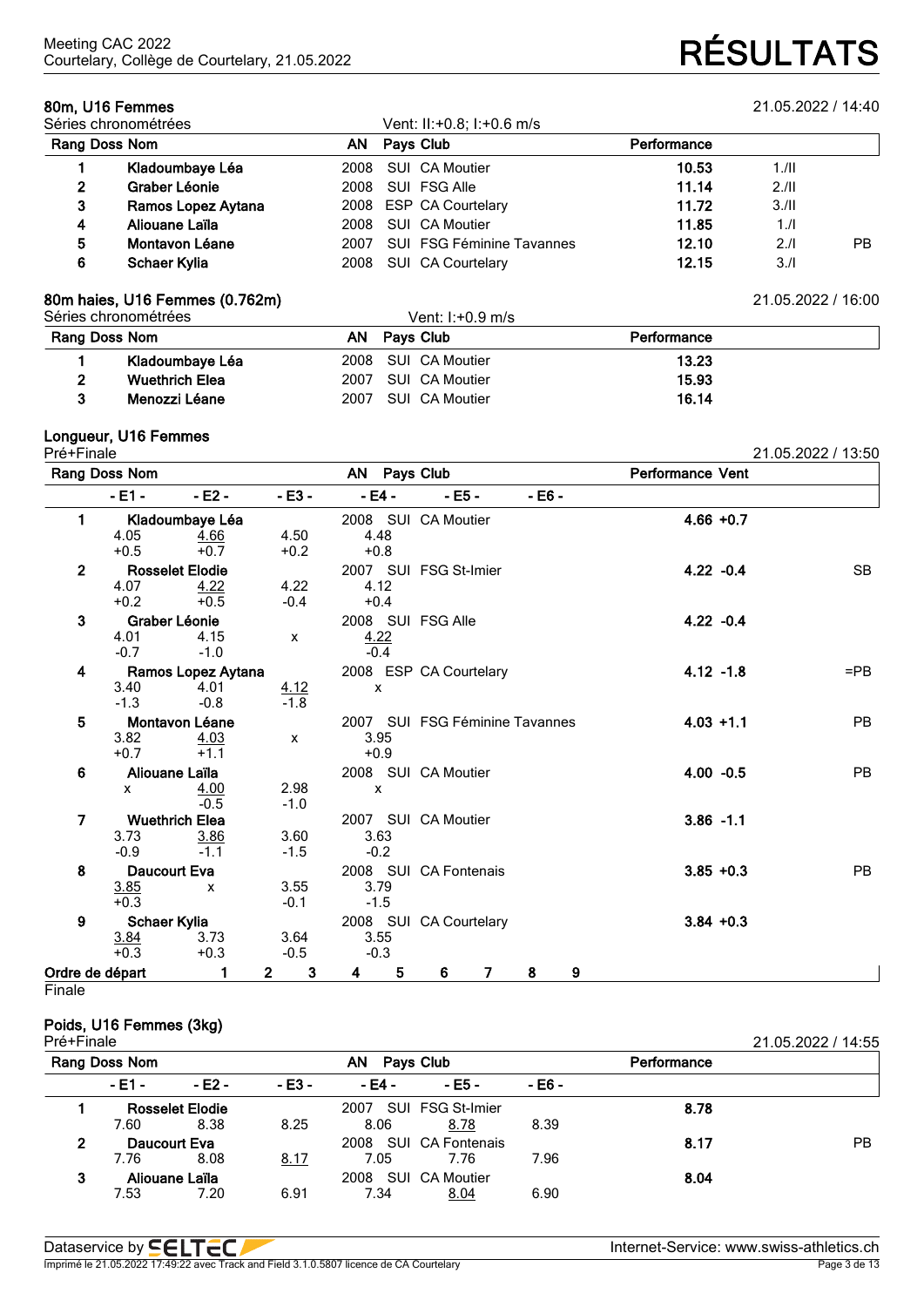## **Poids, U16 Femmes (3kg) - Suite**

| Pré+Finale      |              |                    |                   |           |                         |        |             | 21.05.2022 / 14:55 |
|-----------------|--------------|--------------------|-------------------|-----------|-------------------------|--------|-------------|--------------------|
| Rang Doss Nom   |              |                    |                   | <b>AN</b> | Pays Club               |        | Performance |                    |
|                 | - E1 -       | $-E2 -$            | $-E3 -$           | - E4 -    | $-EB -$                 | - E6 - |             |                    |
| 4               |              | Menozzi Léane      |                   | 2007      | SUI CA Moutier          |        | 7.62        | <b>SB</b>          |
|                 | 6.73         | 6.45               | 6.65              | 7.62      | 7.40                    | 7.21   |             |                    |
| 5               |              | <b>Babey Maude</b> |                   | 2008      | <b>SUI CA Fontenais</b> |        | 7.57        | PB.                |
|                 | 6.87         | 7.20               | <u>7.57</u>       | 7.33      | 7.02                    | 7.03   |             |                    |
| 6               | Schaer Kylia |                    |                   | 2008      | SUI CA Courtelary       |        | 6.80        | PB.                |
|                 | 6.38         | 6.66               | 6.80              | 6.62      | 6.37                    | 6.77   |             |                    |
|                 |              | Graber Léonie      |                   | 2008      | SUI FSG Alle            |        | 6.54        |                    |
|                 | 6.10         | 6.09               | 6.47              | 6.54      | 5.64                    | 5.62   |             |                    |
| Ordre de départ |              |                    | 3<br>$\mathbf{2}$ | 5<br>4    | 6                       |        |             |                    |

Finale

## **60m, U14 Hommes** 21.05.2022 / 14:55

Séries chronométrées

| Rang Doss Nom  |                           |  | AN Pays Club                   | Performance |        |           |  |  |  |
|----------------|---------------------------|--|--------------------------------|-------------|--------|-----------|--|--|--|
|                | <b>Girardin Maxime</b>    |  | 2009 SUI FSG Bassecourt        | 8.57        | 1.11   |           |  |  |  |
| $\overline{2}$ | Simmen Célian             |  | 2009 SUI CA Moutier            | 9.08        | 2.11   |           |  |  |  |
| 3              | Osdautaj Ilan             |  | 2009 SUI CA Moutier            | 9.19        | 3/II   | <b>PB</b> |  |  |  |
| 4              | <b>Bandelier Corentin</b> |  | 2009 SUI FSG Alle              | 9.46        | 1/l    | <b>PB</b> |  |  |  |
| 5              | <b>Augsburger Aloïs</b>   |  | 2009 SUI FSG St-Imier          | 9.59        | 2.1    | <b>PB</b> |  |  |  |
| 6              | Von Niederhausern Oscar   |  | 2010 SUI FSG Alle              | 10.05       | 3.1    | PB.       |  |  |  |
|                | <b>Montavon Damien</b>    |  | 2009 SUI FSG Féminine Tavannes | <b>DNS</b>  | $-/II$ |           |  |  |  |

## **80m haies, U14 Hommes (0.762m)** 21.05.2022 / 15:55

Séries chronométrées

| <b>Rang Doss Nom</b> |                           |  | Pavs Club           | Performance |    |
|----------------------|---------------------------|--|---------------------|-------------|----|
|                      | <b>Bandelier Corentin</b> |  | 2009 SUI FSG Alle   | 15.45       | PB |
|                      | Wüthrich Nils             |  | 2009 SUI CA Moutier | 17.70       |    |

## **Longueur (zone), U14 Hommes**

| Pré+Finale      |                      |                           |                   |      |        |                                |         |             | 21.05.2022 / 14:25 |
|-----------------|----------------------|---------------------------|-------------------|------|--------|--------------------------------|---------|-------------|--------------------|
|                 | Rang Doss Nom        |                           |                   |      |        | AN Pays Club                   |         | Performance |                    |
|                 | - E1 -               | $-E2 -$                   | $-E3 -$           |      | - E4 - | $-EB-$                         | $-EB -$ |             |                    |
|                 |                      | <b>Girardin Maxime</b>    |                   | 2009 |        | SUI FSG Bassecourt             |         | 5.01        | PB                 |
|                 | 4.89                 | 5.01                      | 5.01              |      |        |                                |         |             |                    |
| $\overline{2}$  | <b>Wüthrich Nils</b> |                           |                   | 2009 |        | SUI CA Moutier                 |         | 4.28        |                    |
|                 | 4.24                 | 4.05                      | 4.28              |      |        |                                |         |             |                    |
| 3               |                      | Simmen Célian             |                   |      |        | 2009 SUI CA Moutier            |         | 4.12        |                    |
|                 | 4.12                 | 4.11                      | 4.00              |      |        |                                |         |             |                    |
| 4               |                      | <b>Bandelier Corentin</b> |                   | 2009 |        | SUI FSG Alle                   |         | 3.95        |                    |
|                 | 3.73                 | 3.95                      | 3.89              |      |        |                                |         |             |                    |
| 5               | Osdautaj Ilan        |                           |                   | 2009 |        | SUI CA Moutier                 |         | 3.87        |                    |
|                 | x                    | 3.87                      | 3.68              |      |        |                                |         |             |                    |
| 6               |                      | Augsburger Aloïs          |                   |      |        | 2009 SUI FSG St-Imier          |         | 3.59        |                    |
|                 | 3.59                 | 3.44                      | X                 |      |        |                                |         |             |                    |
| 7               |                      | Von Niederhausern Oscar   |                   |      |        | 2010 SUI FSG Alle              |         | 3.53        |                    |
|                 | 3.50                 | $\mathsf{x}$              | 3.53              |      |        |                                |         |             |                    |
|                 |                      | <b>Montavon Damien</b>    |                   |      |        | 2009 SUI FSG Féminine Tavannes |         | sEv         |                    |
|                 | $\mathsf{x}$         | X                         |                   |      |        |                                |         |             |                    |
| Ordre de départ |                      |                           | $\mathbf{2}$<br>3 | 4    | 5.     | 6                              | 8       |             |                    |

**Finale**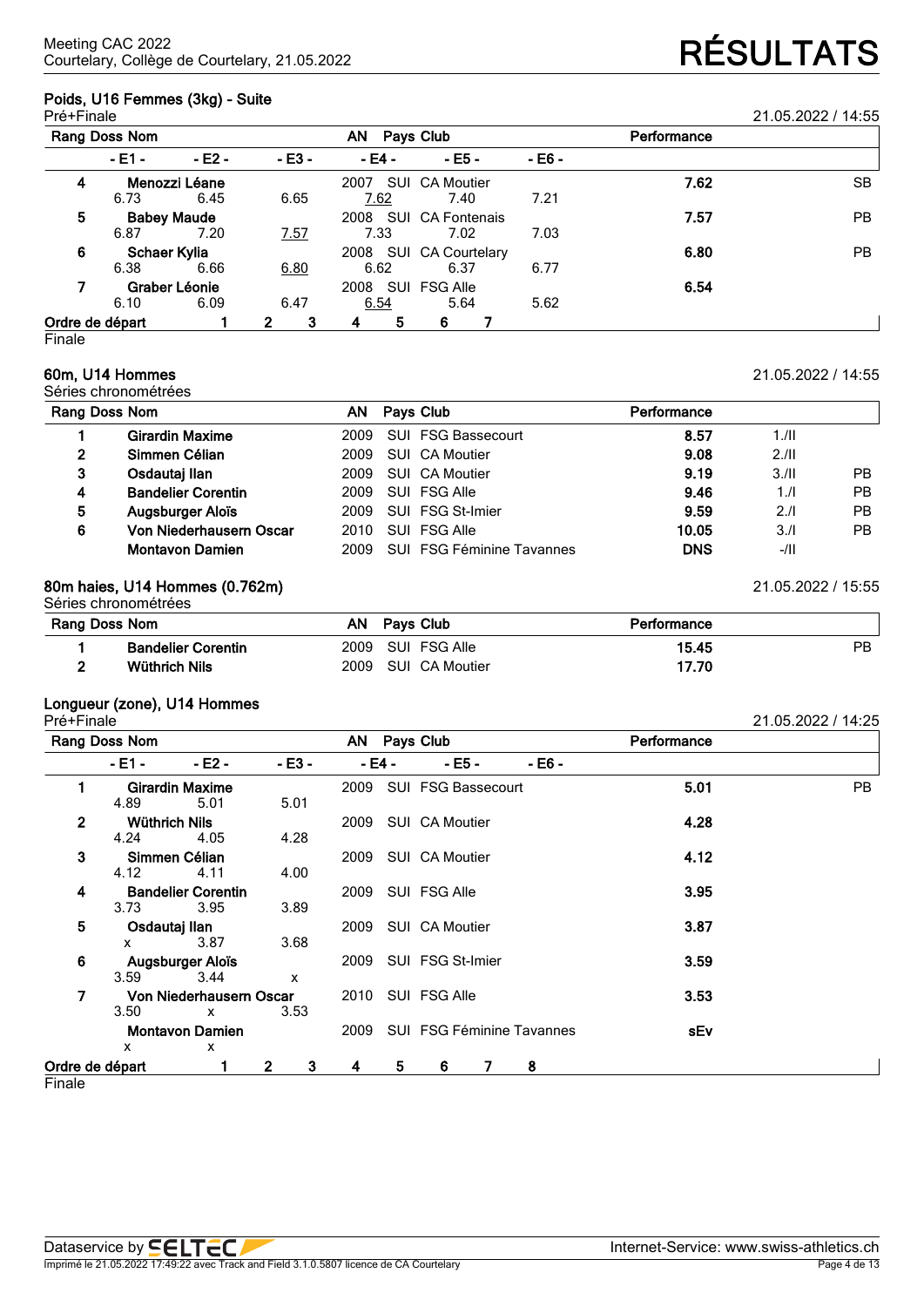## **Balle, U14 Hommes (200g)**

32.97

28.71

24.46

| Pré+Finale   |                                    |        |        |                           |        |       | 21.05.2022 / 14:10 |
|--------------|------------------------------------|--------|--------|---------------------------|--------|-------|--------------------|
|              | Rang Doss Nom                      | AN     |        | Pays Club                 |        |       |                    |
|              | $-E2 -$<br>- E1 -                  | - E3 - | - E4 - | $- E5 -$                  | - E6 - |       |                    |
|              | Simmen Célian<br>51.17             | 2009   |        | SUI CA Moutier            |        | 51.17 | <b>PB</b>          |
| $\mathbf{2}$ | <b>Girardin Maxime</b><br>45.23    | 2009   |        | <b>SUI FSG Bassecourt</b> |        | 45.23 |                    |
| 3            | <b>Bandelier Corentin</b><br>41.55 | 2009   |        | SUI FSG Alle              |        | 41.55 | <b>PB</b>          |
| 4            | Osdautaj llan<br>39.20             | 2009   |        | SUI CA Moutier            |        | 39.20 | PB                 |
| 5            | <b>Wüthrich Nils</b><br>22.27      | 2009   |        | SUI CA Moutier            |        | 32.97 |                    |

## **Ordre de départ 1 2 3 4 5 6 7**

**Finale** 

### **60m, U14 Femmes** 21.05.2022 / 15:10

Séries chronométrées

|              | Rang Doss Nom                  |      |            | Pays Club                        | Performance |                  |           |
|--------------|--------------------------------|------|------------|----------------------------------|-------------|------------------|-----------|
| 1            | Zuber Léna                     | 2009 |            | SUI FSG Alle                     | 8.95        | 1/NI             |           |
| $\mathbf{2}$ | Kouyoumdjian Timea             | 2009 |            | SUI CA Moutier                   | 9.04        | 1/N              | <b>SB</b> |
| 3            | <b>Zbinden Elise</b>           | 2009 |            | SUI CA Courtelary                | 9.16        | 2.N              | PB        |
| 4            | <b>Buchs Lisa</b>              | 2009 |            | SUI CA Fontenais                 | 9.25        | 2.NI             |           |
| 5            | <b>Blanchard Mollier Ylena</b> | 2010 |            | FRA CA Courtelary                | 9.27        | 3/N              | <b>PB</b> |
| 6            | <b>Pulfer Izel</b>             | 2009 |            | SUI CA Courtelary                | 9.29        | 1.1              |           |
| 7            | <b>Filipponi Gianna</b>        | 2009 | <b>SUI</b> | <b>CA Moutier</b>                | 9.38        | 4. N             | $=$ PB    |
| 8            | Voillat Maëlle                 | 2009 |            | <b>SUI</b> CA Fontenais          | 9.42        | 3/Nl             |           |
| 9            | Josi Elisa                     | 2010 |            | LV Kandertal                     | 9.48        | 1.1V             | <b>PB</b> |
| 10           | Gafner Gwen Giulia             | 2010 |            | LV Kandertal                     | 9.71        | $1.1$ III        | <b>SB</b> |
| 11           | <b>Lengweiler Emely</b>        | 2009 |            | <b>SUI LV Kandertal</b>          | 9.75        | 2.1V             | <b>PB</b> |
| 12           | Choffat Maëlle                 | 2009 |            | SUI FSG Alle                     | 9.77        | 2.111            | <b>PB</b> |
| 13           | Reber Kayla                    | 2010 |            | <b>SUI FSG Féminine Tavannes</b> | 9.84        | 3.1V             |           |
| 14           | <b>Cattin Romane</b>           | 2009 |            | SUI FSG Alle                     | 9.92        | 4.1 <sub>N</sub> |           |
| 15           | Romeo Nelia                    | 2010 |            | SUI Fémina Vicques               | 9.96        | 3.111            | <b>PB</b> |
| 16           | Mercier Méline                 | 2010 |            | SUI CA des Franches-Montagnes    | 10.16       | 1.11             | <b>PB</b> |
| 17           | Mercier Maloé                  | 2010 |            | SUI CA des Franches-Montagnes    | 10.19       | 2.11             | <b>PB</b> |
| 18           | Sollberger Lana                | 2009 | SUI        | <b>CA Courtelary</b>             | 10.45       | 2.1              |           |
| 19           | Imhof Amanda                   | 2010 | SUI        | <b>CA Moutier</b>                | 10.47       | 3.11             |           |
| 20           | Aliouane Soha                  | 2010 | <b>SUI</b> | <b>CA Moutier</b>                | 10.90       | $4.$ /II         | <b>PB</b> |
|              | <b>Blaser Hanaé</b>            | 2009 |            | SUI FSG Alle                     | <b>DNS</b>  | $-$ /l           |           |
|              | <b>Pietronigro Charlotte</b>   | 2010 |            | SUI FSG Alle                     | <b>DNS</b>  | $-/$             |           |
|              | <b>Roy Pauline</b>             | 2009 |            | <b>SUI FSG Courroux</b>          | <b>DNS</b>  | -/VI             |           |
|              |                                |      |            |                                  |             |                  |           |

**6 Von Niederhausern Oscar** 2010 SUI FSG Alle **28.71** PB

**7 Augsburger Aloïs** 2009 SUI FSG St-Imier **24.46** PB

### **60m haies, U14 Femmes (0.762m)** 21.05.2022 / 16:10

|   | Séries chronométrées  |      |                         |             |      |    |
|---|-----------------------|------|-------------------------|-------------|------|----|
|   | Rang Doss Nom         | AN.  | <b>Pays Club</b>        | Performance |      |    |
|   | <b>Bounameaux Eva</b> | 2010 | SUI Delémont Athlétisme | 11.24       | 1.11 |    |
|   | <b>Voillat Maëlle</b> | 2009 | SUI CA Fontenais        | 11.28       | 2.11 | РB |
| 3 | <b>Cattin Romane</b>  | 2009 | SUI FSG Alle            | 12.77       | 3/II | SB |
| 4 | <b>Choffat Maëlle</b> | 2009 | SUI FSG Alle            | 12.87       | 1/l  |    |
| 5 | Dias Aline            | 2009 | SUI FSG St-Imier        | 13.28       | 2.1  | РB |
| 6 | Gafner Gwen Giulia    | 2010 | LV Kandertal            | 13.30       | 3.1  |    |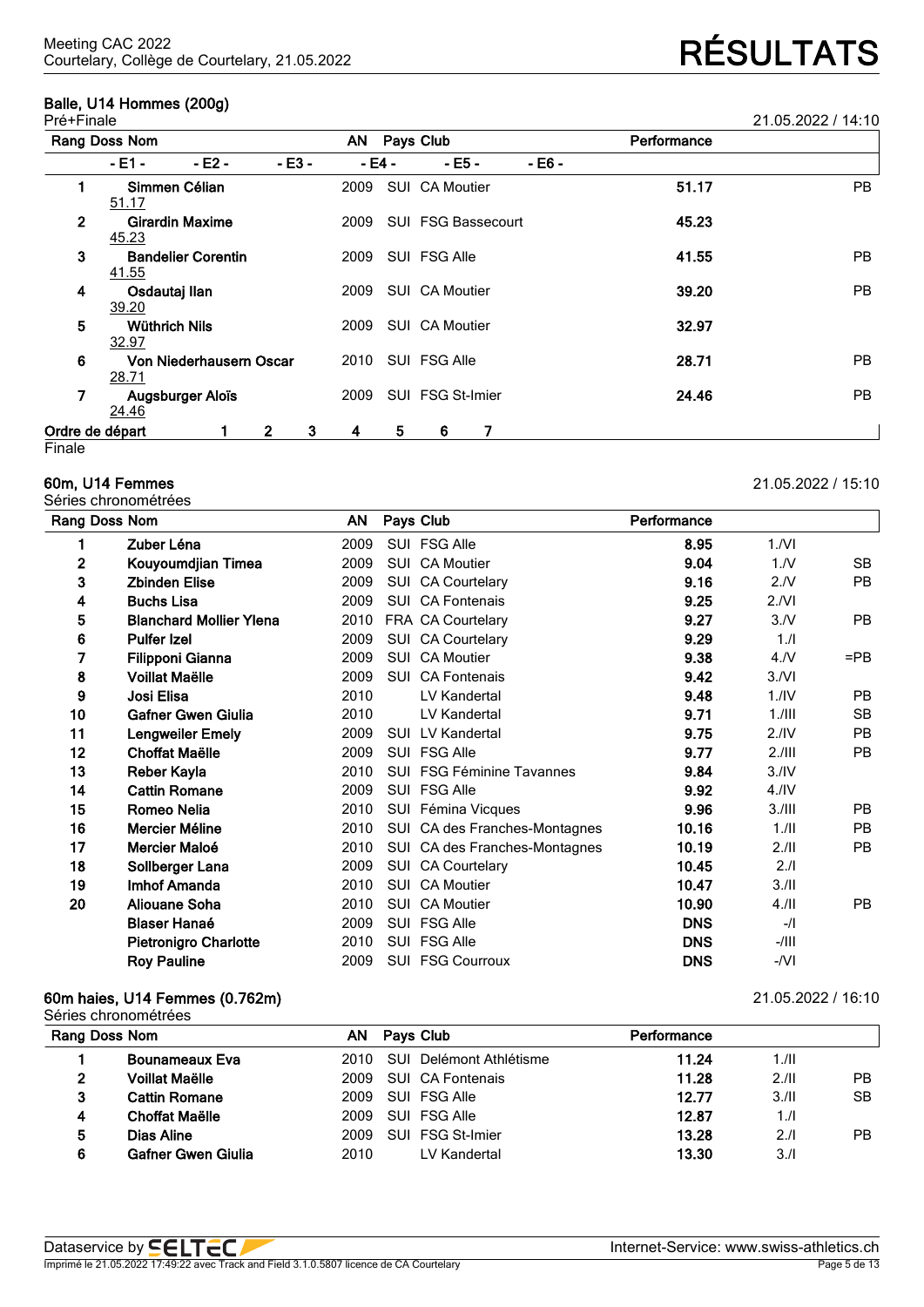## **Longueur (zone), U14 Femmes**

| Pré+Finale   |                                          |          |                                                  |                                                                |                      |                                                    |                | 21.05.2022 / 16:15 |
|--------------|------------------------------------------|----------|--------------------------------------------------|----------------------------------------------------------------|----------------------|----------------------------------------------------|----------------|--------------------|
|              | Rang Doss Nom                            |          |                                                  | AN                                                             |                      | Pays Club                                          | Performance    |                    |
|              | - E1 -                                   | $- E2 -$ | $-E3-$                                           |                                                                | $-E4-$               | $- E5 -$<br>$-EB -$                                |                |                    |
| 1.           | <b>Roy Pauline</b><br>4.19               | 4.03     | 4.19                                             |                                                                |                      | 2009 SUI FSG Courroux                              | 4.19           |                    |
| $\mathbf{2}$ | <b>Zbinden Elise</b><br>3.68             | 4.13     | 3.90                                             | 2009                                                           |                      | SUI CA Courtelary                                  | 4.13           | PB                 |
| 3            | <b>Voillat Maëlle</b><br>3.78            | 3.99     | 4.10                                             | 2009                                                           |                      | SUI CA Fontenais                                   | 4.10           | <b>PB</b>          |
| 4            | Kouyoumdjian Timea<br>4.04               | 4.05     | 3.90                                             | 2009                                                           |                      | SUI CA Moutier                                     | 4.05           | <b>SB</b>          |
| 5            | Zuber Léna<br>3.70                       | 3.93     | 4.01                                             | 2009                                                           |                      | SUI FSG Alle                                       | 4.01           |                    |
| 6            | <b>Buchs Lisa</b><br>3.82                | 3.75     | 3.99                                             | 2009                                                           |                      | SUI CA Fontenais                                   | 3.99           |                    |
| 7            | <b>Bounameaux Eva</b><br>3.95            | 3.98     | 3.96                                             | 2010                                                           |                      | SUI Delémont Athlétisme                            | 3.98           |                    |
| 8            | Josi Elisa<br>3.84                       | 3.88     | X                                                | 2010                                                           |                      | LV Kandertal                                       | 3.88           | PB                 |
| 9            | <b>Lengweiler Emely</b><br>3.78          | x        | 3.82                                             | 2009                                                           |                      | SUI LV Kandertal                                   | 3.82           |                    |
| 10           | <b>Cattin Romane</b><br>3.58             | 3.55     | 3.68                                             | 2009                                                           |                      | SUI FSG Alle                                       | 3.68           |                    |
| 11           | Filipponi Gianna<br>3.60                 | 3.63     | 3.47                                             | 2009                                                           |                      | SUI CA Moutier                                     | 3.63           | $=$ SB             |
| 12           | Mercier Maloé<br>3.53                    | 3.33     | 3.29                                             | 2010                                                           |                      | SUI CA des Franches-Montagnes                      | 3.53           | <b>PB</b>          |
| 13           | <b>Choffat Maëlle</b><br>3.39            | 3.52     | 3.52                                             | 2009                                                           |                      | SUI FSG Alle                                       | 3.52           |                    |
| 14<br>15     | <b>Blanchard Mollier Ylena</b><br>3.16   | 3.39     | 3.49                                             |                                                                |                      | 2010 FRA CA Courtelary                             | 3.49           | PB                 |
| 16           | <b>Dias Aline</b><br>3.44<br>Romeo Nelia | 3.40     | 3.35                                             | 2009                                                           |                      | SUI FSG St-Imier<br>2010 SUI Fémina Vicques        | 3.44<br>3.39   |                    |
| 17           | 3.39<br>Sollberger Lana                  | x        | X                                                | 2009                                                           |                      | SUI CA Courtelary                                  | 3.30           |                    |
| 18           | 3.15<br>Imhof Amanda                     | 3.30     | 3.27                                             |                                                                |                      | 2010 SUI CA Moutier                                | 3.23           |                    |
| 19           | 3.20<br><b>Pulfer Izel</b>               | 3.17     | 3.23                                             |                                                                |                      | 2009 SUI CA Courtelary                             | 3.19           |                    |
| 20           | x<br><b>Aliouane Soha</b>                | 2.93     | 3.19                                             | 2010                                                           |                      | SUI CA Moutier                                     | 3.09           | PB                 |
| 21           | 3.05<br>Mercier Méline                   | 3.04     | 3.09                                             | 2010                                                           |                      | SUI CA des Franches-Montagnes                      | 2.77           |                    |
|              | 2.39<br><b>Blaser Hanaé</b>              | 2.77     | 2.71                                             | 2009                                                           |                      | SUI FSG Alle                                       | sEv            |                    |
|              | Ordre de départ                          | 1<br>16  | $\overline{\phantom{0}}$<br>$\overline{2}$<br>17 | $\overline{\mathbf{3}}$<br>$\overline{\mathbf{4}}$<br>18<br>19 | $5\phantom{.}$<br>20 | 8<br>$\overline{\mathbf{9}}$<br>6<br>7<br>22<br>21 | 10<br>11<br>12 | 15<br>13<br>14     |

**Finale** 

## **Balle, U14 Femmes (200g)**

| Pré+Finale    |                     |                       |              |        |  |                              |        |             | 21.05.2022 / 15:30 |
|---------------|---------------------|-----------------------|--------------|--------|--|------------------------------|--------|-------------|--------------------|
| Rang Doss Nom |                     |                       | AN Pays Club |        |  |                              |        | Performance |                    |
|               | - E1 -              | $-E2 -$               | $-E3 -$      | - E4 - |  | - E5 -                       | - E6 - |             |                    |
|               | Zuber Léna<br>35.91 |                       |              |        |  | 2009 SUI FSG Alle            |        | 35.91       |                    |
| 2             | 34.20               | Kouyoumdjian Timea    |              |        |  | 2009 SUI CA Moutier          |        | 34.20       |                    |
| 3             | <u>32.31</u>        | <b>Bounameaux Eva</b> |              |        |  | 2010 SUI Delémont Athlétisme |        | 32.31       | РB                 |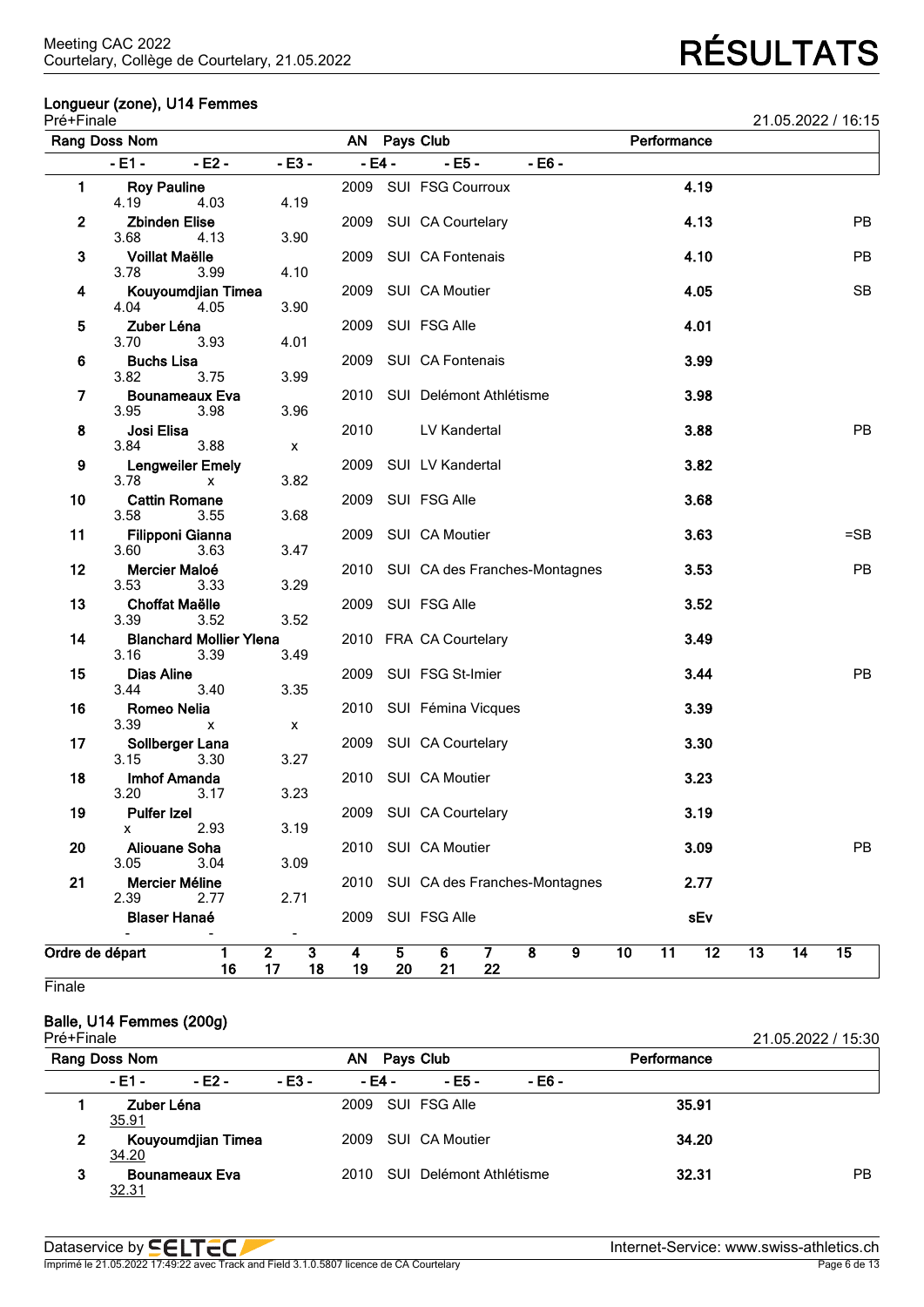## **Balle, U14 Femmes (200g) - Suite**

| Pré+Finale      |                                  |                                |                               |         |           |         |                                    |          |   |    |             |       |    |    | 21.05.2022 / 15:30 |
|-----------------|----------------------------------|--------------------------------|-------------------------------|---------|-----------|---------|------------------------------------|----------|---|----|-------------|-------|----|----|--------------------|
|                 | Rang Doss Nom                    |                                |                               |         | <b>AN</b> |         | Pays Club                          |          |   |    | Performance |       |    |    |                    |
|                 | $-E1 -$                          | $- E2 -$                       |                               | $-E3-$  |           | $-E4 -$ | $- E5 -$                           | $- E6 -$ |   |    |             |       |    |    |                    |
| 4               | 30.53                            | <b>Lengweiler Emely</b>        |                               |         | 2009      |         | SUI LV Kandertal                   |          |   |    |             | 30.53 |    |    | PB                 |
| 5               | <b>Zbinden Elise</b><br>28.84    |                                |                               |         | 2009      |         | SUI CA Courtelary                  |          |   |    |             | 28.84 |    |    | PB                 |
| 6               | <b>Dias Aline</b><br>26.63       |                                |                               |         | 2009      |         | SUI FSG St-Imier                   |          |   |    |             | 26.63 |    |    | <b>SB</b>          |
| 7               | Josi Elisa<br>25.83              |                                |                               |         | 2010      |         | LV Kandertal                       |          |   |    |             | 25.83 |    |    | PB                 |
| 8               | <b>Filipponi Gianna</b><br>24.68 |                                |                               |         | 2009      |         | SUI CA Moutier                     |          |   |    |             | 24.68 |    |    |                    |
| 9               | <b>Choffat Maëlle</b><br>24.55   |                                |                               |         | 2009      |         | SUI FSG Alle                       |          |   |    |             | 24.55 |    |    | PB                 |
| 10              | 23.40                            | <b>Blanchard Mollier Ylena</b> |                               |         |           |         | 2010 FRA CA Courtelary             |          |   |    |             | 23.40 |    |    |                    |
| 11              | <b>Buchs Lisa</b><br>23.20       |                                |                               |         | 2009      |         | SUI CA Fontenais                   |          |   |    |             | 23.20 |    |    | <b>SB</b>          |
| 12              | <b>Cattin Romane</b><br>21.26    |                                |                               |         | 2009      |         | SUI FSG Alle                       |          |   |    |             | 21.26 |    |    |                    |
| 13              | Mercier Méline<br>20.38          |                                |                               |         |           |         | 2010 SUI CA des Franches-Montagnes |          |   |    |             | 20.38 |    |    | <b>PB</b>          |
| 14              | <b>Burgy Juliette</b><br>19.26   |                                |                               |         | 2012      |         | SUI Delémont Athlétisme            |          |   |    |             | 19.26 |    |    | PB                 |
| 15              | Mercier Maloé<br>19.10           |                                |                               |         | 2010      |         | SUI CA des Franches-Montagnes      |          |   |    |             | 19.10 |    |    | <b>PB</b>          |
| 16              | <b>Imhof Amanda</b><br>12.84     |                                |                               |         | 2010      |         | SUI CA Moutier                     |          |   |    |             | 12.84 |    |    |                    |
| 17              | <b>Aliouane Soha</b><br>12.79    |                                |                               |         | 2010      |         | SUI CA Moutier                     |          |   |    |             | 12.79 |    |    |                    |
|                 | <b>Blaser Hanaé</b>              |                                |                               |         | 2009      |         | SUI FSG Alle                       |          |   |    |             | sEv   |    |    |                    |
|                 |                                  | <b>Pietronigro Charlotte</b>   |                               |         | 2010      |         | SUI FSG Alle                       |          |   |    |             | sEv   |    |    |                    |
| Ordre de départ |                                  | 1<br>16                        | $\overline{\mathbf{2}}$<br>17 | 3<br>18 | 4<br>19   | 5       | 6<br>$\overline{7}$                | 8        | 9 | 10 | 11          | 12    | 13 | 14 | 15                 |
| Finale          |                                  |                                |                               |         |           |         |                                    |          |   |    |             |       |    |    |                    |

Séries chronométrées

## **60m, U12 Hommes** 21.05.2022 / 15:00

|    | פטטווטווטווטוונגעט      | AN   |            |                                  |             |                  |           |
|----|-------------------------|------|------------|----------------------------------|-------------|------------------|-----------|
|    | Rang Doss Nom           |      | Pays Club  |                                  | Performance |                  |           |
|    | <b>Borruat Aurélien</b> | 2012 |            | SUI FSG Bassecourt               | 8.79        | 1.1V             |           |
| 2  | <b>Chavanne Lilio</b>   | 2011 |            | SUI FSG Alle                     | 9.04        | 2.1 <sup>N</sup> | $=$ PB    |
| 3  | Herren Aurélien         | 2011 |            | SUI CA des Franches-Montagnes    | 9.24        | 3.1V             | <b>PB</b> |
| 4  | Chavanne Mélyan         | 2012 |            | SUI FSG Alle                     | 9.38        | $1.1$ III        | PB        |
| 5  | <b>Ten Berge Floris</b> | 2011 |            | NED Delémont Athlétisme          | 9.56        | 2.111            |           |
| 6  | <b>Baumann Ben</b>      | 2011 |            | <b>SUI</b> Biel/Bienne Athletics | 9.59        | 4.1 <sup>N</sup> |           |
| 7  | Deuscher Luca           | 2011 |            | SUI FSG Alle                     | 9.91        | 3.111            | PB.       |
| 8  | De Matteis Alessio      | 2011 |            | SUI CA Courtelary                | 10.01       | 1.11             | <b>PB</b> |
| 9  | <b>Junod Yohan</b>      | 2012 |            | <b>SUI CA Courtelary</b>         | 10.27       | 2.11             | PB        |
| 10 | Ramos Lopez Adryan      | 2012 |            | <b>ESP CA Courtelary</b>         | 10.34       | $4.1$ III        |           |
| 11 | Filipponi Ivo           | 2011 |            | SUI CA Moutier                   | 10.38       | 3.11             | PB        |
| 12 | <b>Loffroy Noah</b>     | 2012 |            | SUI CA Courtelary                | 10.92       | 4.11             | <b>PB</b> |
| 13 | <b>Boudaud Eloann</b>   | 2011 |            | FRA CA Courtelary                | 11.13       | 1.1              | PB        |
| 14 | Klaey Timothé           | 2012 | <b>SUI</b> | Delémont Athlétisme              | 11.44       | 2.1              |           |
| 15 | <b>Rufener Gian</b>     | 2012 |            | SUI CA Courtelary                | 11.49       | 3.1              |           |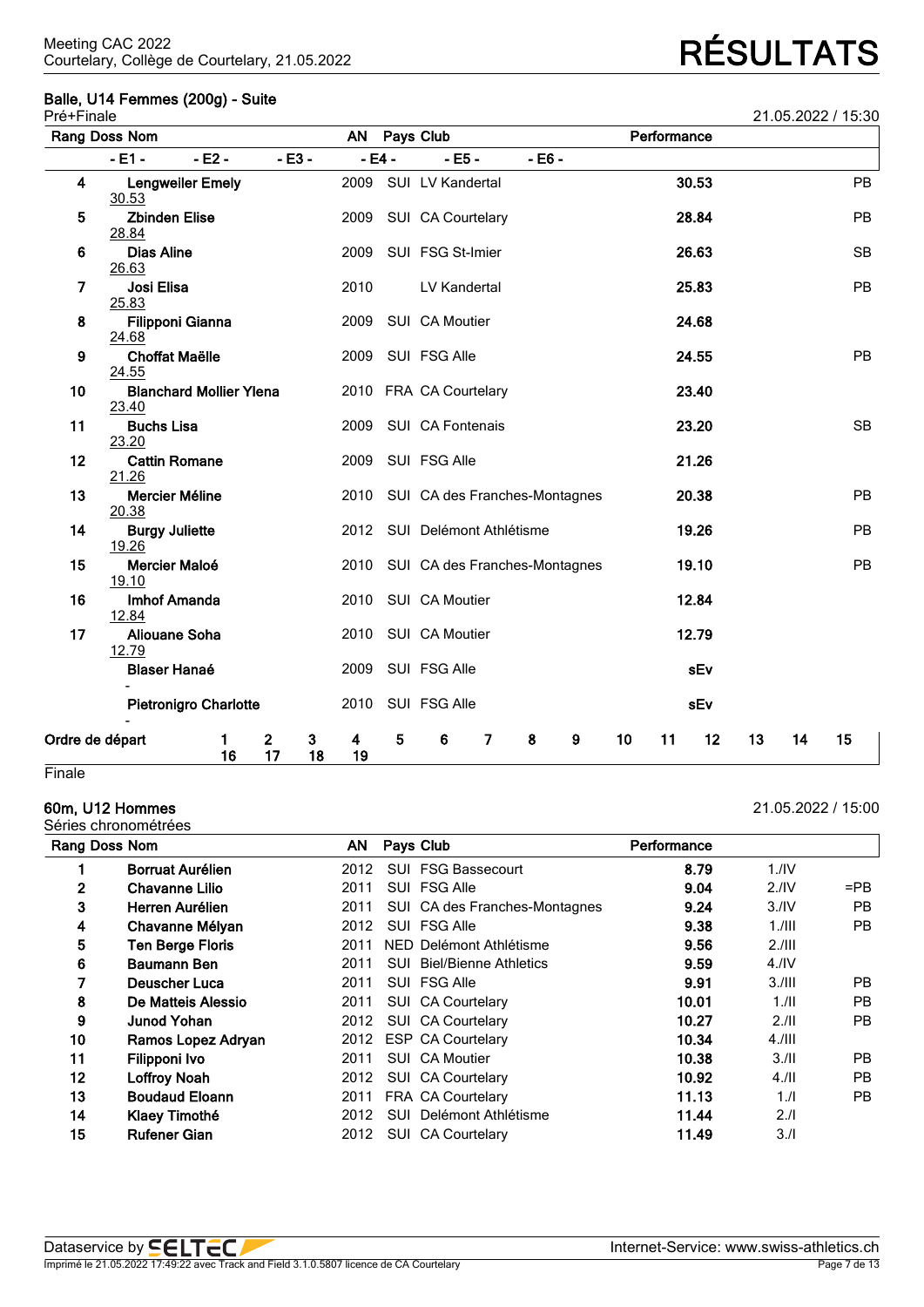## **60m haies, U12 Hommes (0.762m)** 21.05.2022 / 16:15 Séries chronométrées

Courtelary, Collège de Courtelary, 21.05.2022 **RÉSULTATS**

| Rang Doss Nom           |  | Performance                                                                                             |  |  |  |  |  |  |  |  |  |  |
|-------------------------|--|---------------------------------------------------------------------------------------------------------|--|--|--|--|--|--|--|--|--|--|
| Baumann Ben             |  | 12.92                                                                                                   |  |  |  |  |  |  |  |  |  |  |
| Dias Léandro            |  | 14.45                                                                                                   |  |  |  |  |  |  |  |  |  |  |
| <b>Ten Berge Floris</b> |  | <b>DNS</b>                                                                                              |  |  |  |  |  |  |  |  |  |  |
|                         |  | AN Pays Club<br>2011 SUI Biel/Bienne Athletics<br>2011 SUI FSG St-Imier<br>2011 NED Delémont Athlétisme |  |  |  |  |  |  |  |  |  |  |

### **Longueur (zone), U12 Hommes**

| Pré+Finale      |                               |                                                     |                                           |      |                |                               |                         |   |                 |                 |                 |                 |                 | 21.05.2022 / 15:45 |
|-----------------|-------------------------------|-----------------------------------------------------|-------------------------------------------|------|----------------|-------------------------------|-------------------------|---|-----------------|-----------------|-----------------|-----------------|-----------------|--------------------|
|                 | Rang Doss Nom                 |                                                     |                                           |      |                | AN Pays Club                  |                         |   |                 | Performance     |                 |                 |                 |                    |
|                 | $-E1 -$                       | $-E2 -$                                             | $- E3 -$                                  |      | $-E4 -$        | $-EB -$                       | $-EB -$                 |   |                 |                 |                 |                 |                 |                    |
| 1               | 4.09                          | <b>Borruat Aurélien</b><br>4.24                     | 4.31                                      |      |                | 2012 SUI FSG Bassecourt       |                         |   |                 |                 | 4.31            |                 |                 |                    |
| $\mathbf{2}$    | <b>Chavanne Lilio</b><br>4.06 | 4.08                                                | 4.10                                      | 2011 |                | SUI FSG Alle                  |                         |   |                 |                 | 4.10            |                 |                 | <b>SB</b>          |
| 3               | 3.67                          | Herren Aurélien<br>3.85                             | 3.72                                      | 2011 |                | SUI CA des Franches-Montagnes |                         |   |                 |                 | 3.85            |                 |                 | <b>SB</b>          |
| 4               | <b>Baumann Ben</b><br>3.47    | 3.20                                                | 3.81                                      | 2011 |                | SUI Biel/Bienne Athletics     |                         |   |                 |                 | 3.81            |                 |                 |                    |
| 5               | <b>Junod Yohan</b><br>2.82    | 3.02                                                | 3.80                                      |      |                | 2012 SUI CA Courtelary        |                         |   |                 |                 | 3.80            |                 |                 | <b>PB</b>          |
| 6               | 3.71                          | Chavanne Mélyan<br>3.39                             | 3.40                                      |      |                | 2012 SUI FSG Alle             |                         |   |                 |                 | 3.71            |                 |                 | <b>PB</b>          |
| 7               | 3.44                          | De Matteis Alessio<br>3.51                          | 3.51                                      | 2011 |                | SUI CA Courtelary             |                         |   |                 |                 | 3.51            |                 |                 |                    |
| 8               | <b>Deuscher Luca</b><br>3.22  | 3.26                                                | 2.90                                      | 2011 |                | SUI FSG Alle                  |                         |   |                 |                 | 3.26            |                 |                 | <b>SB</b>          |
| 9               | Dias Léandro<br>3.13          | 3.23                                                | 3.10                                      | 2011 |                | SUI FSG St-Imier              |                         |   |                 |                 | 3.23            |                 |                 | <b>PB</b>          |
| 10              | Filipponi Ivo<br>3.04         | 3.19                                                | 3.10                                      | 2011 |                | SUI CA Moutier                |                         |   |                 |                 | 3.19            |                 |                 |                    |
| 11              | 2.91                          | <b>Boudaud Eloann</b><br>2.82                       | 2.64                                      |      |                | 2011 FRA CA Courtelary        |                         |   |                 |                 | 2.91            |                 |                 | <b>PB</b>          |
| 12 <sub>2</sub> | 2.42                          | Ramos Lopez Adryan<br>2.63                          | 2.78                                      |      |                | 2012 ESP CA Courtelary        |                         |   |                 |                 | 2.78            |                 |                 |                    |
| 13              | <b>Rufener Gian</b><br>2.47   | 2.34                                                | 2.63                                      |      |                | 2012 SUI CA Courtelary        |                         |   |                 |                 | 2.63            |                 |                 |                    |
| 14              | <b>Loffroy Noah</b><br>2.51   | 2.62                                                | X                                         |      |                | 2012 SUI CA Courtelary        |                         |   |                 |                 | 2.62            |                 |                 | <b>SB</b>          |
| 15              | 2.52                          | <b>Ten Berge Floris</b><br>$\overline{\phantom{0}}$ | $\overline{\phantom{a}}$                  |      |                | 2011 NED Delémont Athlétisme  |                         |   |                 |                 | 2.52            |                 |                 |                    |
| 16              | Klaey Timothé<br>2.20         | 2.39                                                | 2.05                                      |      |                | 2012 SUI Delémont Athlétisme  |                         |   |                 |                 | 2.39            |                 |                 |                    |
| Ordre de départ |                               | 1<br>16                                             | $\overline{2}$<br>$\overline{\mathbf{3}}$ | 4    | $\overline{5}$ | $\overline{6}$<br>7           | $\overline{\mathbf{8}}$ | 9 | $\overline{10}$ | $\overline{11}$ | $\overline{12}$ | $\overline{13}$ | $\overline{14}$ | $\overline{15}$    |

**Finale** 

## **Poids, U12 Hommes (2.5kg)**

| Pré+Finale     |               |                         |         |                 |  |                         |                               |             | 21.05.2022 / 15:20 |
|----------------|---------------|-------------------------|---------|-----------------|--|-------------------------|-------------------------------|-------------|--------------------|
|                | Rang Doss Nom |                         |         | AN<br>Pays Club |  |                         |                               | Performance |                    |
|                | - E1 -        | - E2 -                  | $-E3 -$ | - E4 -          |  | $-EB -$                 | - E6 -                        |             |                    |
|                |               | <b>Chavanne Lilio</b>   |         | 2011            |  | SUI FSG Alle            |                               | 7.32        | PB.                |
|                | 6.99          | 7.32                    | 5.32    |                 |  |                         |                               |             |                    |
| $\overline{2}$ | Dias Léandro  |                         |         | 2011            |  | SUI FSG St-Imier        |                               | 6.76        |                    |
|                | 6.15          | 6.26                    | 6.76    |                 |  |                         |                               |             |                    |
| 3              |               | Herren Aurélien         |         | 2011            |  |                         | SUI CA des Franches-Montagnes | 6.46        | PB.                |
|                | x             | 5.93                    | 6.46    |                 |  |                         |                               |             |                    |
| 4              |               | De Matteis Alessio      |         | 2011            |  | SUI CA Courtelary       |                               | 5.97        | <b>PB</b>          |
|                | 5.84          | 5.96                    | 5.97    |                 |  |                         |                               |             |                    |
| 5              |               | <b>Ten Berge Floris</b> |         | 2011            |  | NED Delémont Athlétisme |                               | 5.78        | <b>PB</b>          |
|                | 5.78          | 5.53                    | 5.44    |                 |  |                         |                               |             |                    |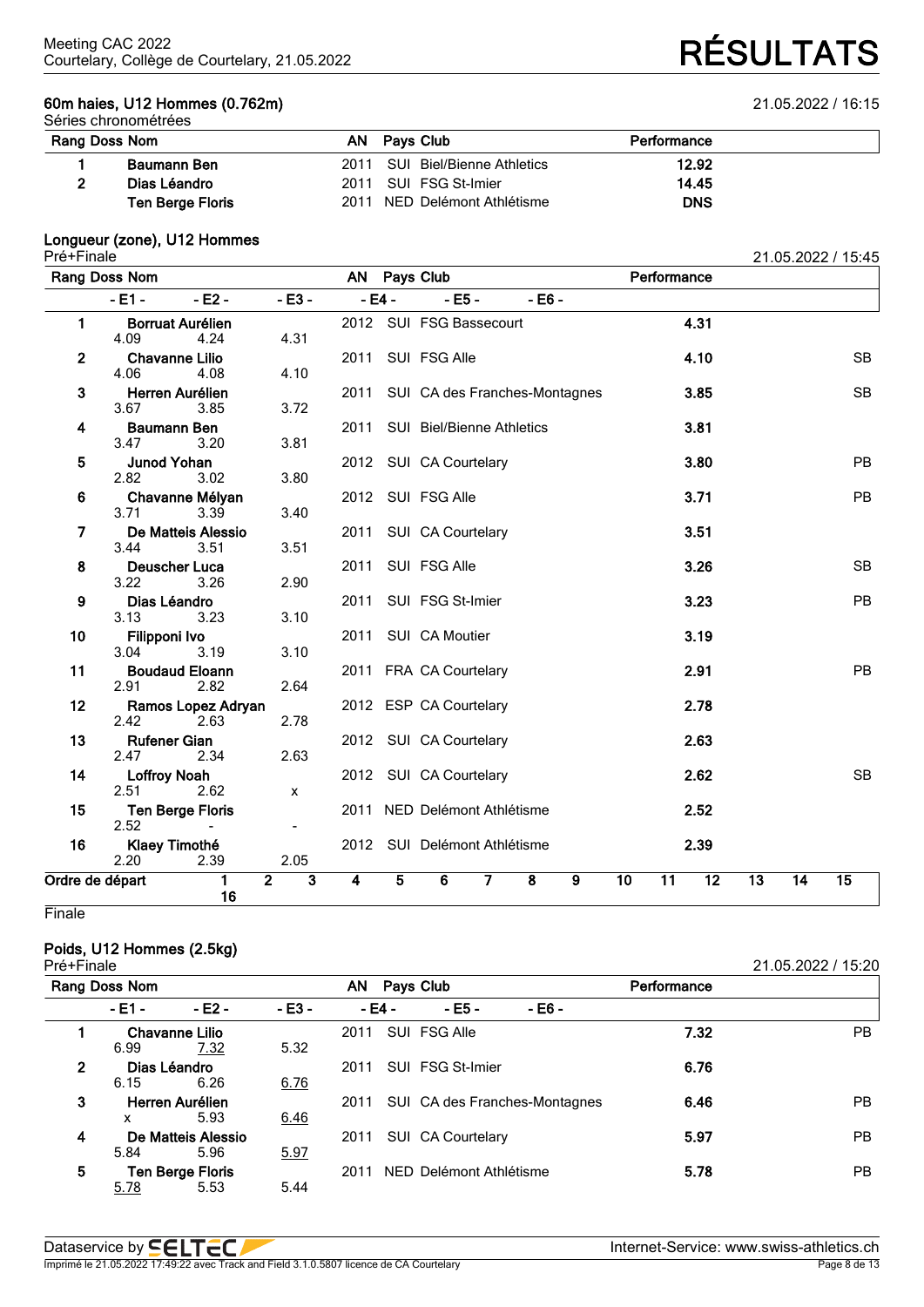## **Poids, U12 Hommes (2.5kg) - Suite** Pré+Finale 21.05.2022 / 15:20

**60m, U12 Femmes** 21.05.2022 / 15:20

| Rang Doss Nom        | AN Pays Club                 | Performance |  |
|----------------------|------------------------------|-------------|--|
| Kladoumbaye Eva      | 2011 SUI CA Moutier          | 11.62       |  |
| Bounameaux Emilie    | 2012 SUI Delémont Athlétisme | 12.90       |  |
| Ten Berge Frederigue | 2012 NED Delémont Athlétisme | 15.09       |  |

**1 Kladoumbaye Eva** 2011 SUI CA Moutier **8.73** 1./IV PB

**3 Jammet Iliana** 2011 SUI FSG Féminine Tavannes **9.83** 1./III PB

**2 Wüthrich Laura** 2011 SUI CA Courtelary **9.52** 2./IV

 **Vifian Amalia** 2011 SUI FSG Alle **9.88** 3./IV **Gueri Précieuse** 2011 SUI FSG St-Imier **9.99** 1./I **Ten Berge Frederique** 2012 NED Delémont Athlétisme **10.00** 2./III **Liu Leatitia** 2011 SUI FSG Alle **10.05** 2./I **Farine Margot** 2011 SUI FSG Alle **10.13** 3./III **Blondel Alana** 2011 SUI CA Courtelary **10.13** 3./III

**12 Burgy Juliette** 2012 SUI Delémont Athlétisme **10.71** 3./II **13 Claude Ridwane** 2011 SUI FSG Alle **11.38** 3./I

|               | 60m haies, U12 Femmes (0.762m)<br>Séries chronométrées |                              |             | 21.05.2022 / 16:15 |
|---------------|--------------------------------------------------------|------------------------------|-------------|--------------------|
| Rang Doss Nom |                                                        | AN Pays Club                 | Performance |                    |
|               | Kladoumbaye Eva                                        | 2011 SUI CA Moutier          | 11.62       |                    |
|               | <b>Bounameaux Emilie</b>                               | 2012 SUI Delémont Athlétisme | 12.90       |                    |

**Bouabacha Dalia** 2011 CA Moutier **DNS** -/IV

### Séries chronométrées **Rang Doss Nom AN Pays Club Performance**

Finale

|                 | Rang Doss Nom               |                                 | AN Pays Club     |      |        |                              |   |        | Performance |    |    |      |    |    |           |
|-----------------|-----------------------------|---------------------------------|------------------|------|--------|------------------------------|---|--------|-------------|----|----|------|----|----|-----------|
|                 | - E1 -                      | $-E2 -$                         | - E3 -           |      | - E4 - | $- E5 -$                     |   | - E6 - |             |    |    |      |    |    |           |
| 6               | 4.97                        | Chavanne Mélyan<br>5.10         | 5.50             |      |        | 2012 SUI FSG Alle            |   |        |             |    |    | 5.50 |    |    | <b>SB</b> |
| 7               | <b>Gerber Frank</b><br>5.15 | <u>5.47</u>                     | 5.37             | 2013 |        | SUI Delémont Athlétisme      |   |        |             |    |    | 5.47 |    |    | PB        |
| 8               | 4.99                        | <b>Borruat Aurélien</b><br>5.02 | 5.22             | 2012 |        | SUI FSG Bassecourt           |   |        |             |    |    | 5.22 |    |    |           |
| 9               | 5.10                        | <b>Deuscher Luca</b><br>4.48    | 4.42             | 2011 |        | SUI FSG Alle                 |   |        |             |    |    | 5.10 |    |    |           |
| 10              | <b>X</b>                    | Ramos Lopez Adryan<br>4.74      | 4.87             |      |        | 2012 ESP CA Courtelary       |   |        |             |    |    | 4.87 |    |    |           |
| 11              | X                           | Klaey Timothé<br>4.77           | 4.28             |      |        | 2012 SUI Delémont Athlétisme |   |        |             |    |    | 4.77 |    |    | PB        |
| $12 \,$         | Filipponi Ivo<br>4.27       | 4.45                            | 4.28             | 2011 |        | SUI CA Moutier               |   |        |             |    |    | 4.45 |    |    |           |
| 13              | <b>Rufener Gian</b><br>4.23 | 4.40                            | 4.40             |      |        | 2012 SUI CA Courtelary       |   |        |             |    |    | 4.40 |    |    |           |
| 14              | <b>Loffroy Noah</b><br>3.33 | 3.42                            | 3.66             |      |        | 2012 SUI CA Courtelary       |   |        |             |    |    | 3.66 |    |    |           |
| 15              | 2.35                        | Racordon Régis<br>2.28          | 2.70             |      |        | 2015 SUI CA Fontenais        |   |        |             |    |    | 2.70 |    |    |           |
| Ordre de départ |                             | 1                               | $\mathbf 2$<br>3 | 4    | 5      | 6                            | 7 | 8      | 9           | 10 | 11 | 12   | 13 | 14 | 15        |

**10 Kündig Erin** 2012 SUI CA Courtelary **10.42** 1./II =PB **11 Besançon Clara** 2012 SUI FSG Bassecourt **10.54** 2./II PB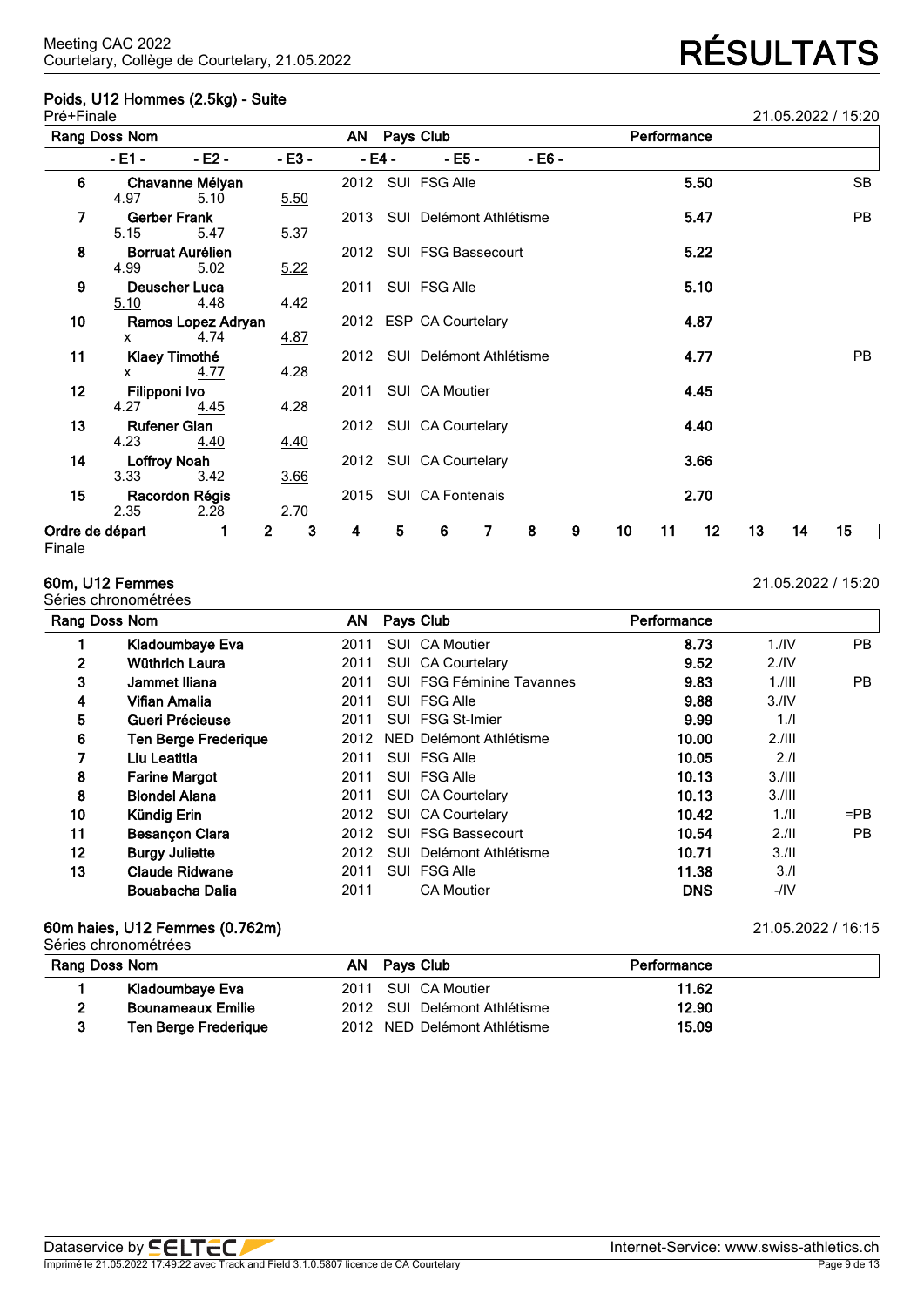## **Longueur (zone), U12 Femmes**

| Pré+Finale                       |                               |                                     |                                           |      |                |                                |                         |   |    |             |                 |    |    | 21.05.2022 / 16:50 |
|----------------------------------|-------------------------------|-------------------------------------|-------------------------------------------|------|----------------|--------------------------------|-------------------------|---|----|-------------|-----------------|----|----|--------------------|
|                                  | Rang Doss Nom                 |                                     |                                           |      |                | AN Pays Club                   |                         |   |    | Performance |                 |    |    |                    |
|                                  | $-E1 -$                       | $-E2 -$                             | $-E3 -$                                   |      | $-E4 -$        | $- E5 -$                       | $- E6 -$                |   |    |             |                 |    |    |                    |
| 1                                | 4.04                          | <b>Kladoumbaye Eva</b><br>4.10      | 4.10                                      |      |                | 2011 SUI CA Moutier            |                         |   |    |             | 4.10            |    |    |                    |
| 2                                | <b>Vifian Amalia</b><br>3.85  | 3.74                                | 3.94                                      |      |                | 2011 SUI FSG Alle              |                         |   |    |             | 3.94            |    |    | <b>PB</b>          |
| 3                                | <b>Wüthrich Laura</b><br>3.65 | 3.85                                | 3.87                                      |      |                | 2011 SUI CA Courtelary         |                         |   |    |             | 3.87            |    |    |                    |
| 4                                | 3.79                          | <b>Bounameaux Emilie</b><br>3.63    | 3.62                                      |      |                | 2012 SUI Delémont Athlétisme   |                         |   |    |             | 3.79            |    |    | <b>SB</b>          |
| 5                                | Jammet Iliana<br>3.59         | 3.34                                | 3.56                                      |      |                | 2011 SUI FSG Féminine Tavannes |                         |   |    |             | 3.59            |    |    | <b>PB</b>          |
| 6                                | 3.55                          | <b>Ten Berge Frederique</b><br>3.43 | 3.41                                      |      |                | 2012 NED Delémont Athlétisme   |                         |   |    |             | 3.55            |    |    | <b>PB</b>          |
| 7                                | Liu Leatitia<br>3.41          | 3.43                                | 3.28                                      | 2011 |                | SUI FSG Alle                   |                         |   |    |             | 3.43            |    |    | <b>PB</b>          |
| 8                                | <b>Blondel Alana</b><br>3.05  | 3.30                                | 2.96                                      |      |                | 2011 SUI CA Courtelary         |                         |   |    |             | 3.30            |    |    |                    |
| 9                                | Kündig Erin<br>3.13           | 3.04                                | 3.21                                      |      |                | 2012 SUI CA Courtelary         |                         |   |    |             | 3.21            |    |    |                    |
| 10                               | <b>Burgy Juliette</b><br>3.11 | 3.10                                | $\mathsf{x}$                              |      |                | 2012 SUI Delémont Athlétisme   |                         |   |    |             | 3.11            |    |    | <b>PB</b>          |
| 11                               | <b>Farine Margot</b><br>3.08  | 2.97                                | 3.04                                      |      |                | 2011 SUI FSG Alle              |                         |   |    |             | 3.08            |    |    | <b>PB</b>          |
| 12                               | 2.82                          | <b>Claude Ridwane</b><br>2.96       | 2.75                                      | 2011 |                | SUI FSG Alle                   |                         |   |    |             | 2.96            |    |    |                    |
| 13                               | Gueri Précieuse<br>2.95       | 2.90                                | 2.89                                      | 2011 |                | SUI FSG St-Imier               |                         |   |    |             | 2.95            |    |    |                    |
| 14                               | <b>Besançon Clara</b><br>2.70 | 2.68                                | 2.80                                      |      |                | 2012 SUI FSG Bassecourt        |                         |   |    |             | 2.80            |    |    |                    |
|                                  |                               | <b>Bouabacha Dalia</b>              | $\blacksquare$                            | 2011 |                | <b>CA Moutier</b>              |                         |   |    |             | sEv             |    |    |                    |
| Ordre de départ<br><b>Finale</b> |                               | 1                                   | $\overline{2}$<br>$\overline{\mathbf{3}}$ | 4    | $\overline{5}$ | 6<br>$\overline{7}$            | $\overline{\mathbf{8}}$ | 9 | 10 | 11          | $\overline{12}$ | 13 | 14 | 15                 |

Finale

### **Poids, U12 Femmes (2.5kg)**

 $3.80$ 

| Pré+Finale     |                      |                          |                           |        |                         |        |             | 21.05.2022 / 15:55 |
|----------------|----------------------|--------------------------|---------------------------|--------|-------------------------|--------|-------------|--------------------|
|                | Rang Doss Nom        |                          |                           |        | AN Pays Club            |        | Performance |                    |
|                | - E1 -               | $-E2 -$                  | $-E3 -$                   | - E4 - | $- E5 -$                | - E6 - |             |                    |
| 1              |                      | Wüthrich Laura           |                           | 2011   | SUI CA Courtelary       |        | 6.15        |                    |
|                | 4.68                 | 5.72                     | 6.15                      |        |                         |        |             |                    |
| $\overline{2}$ |                      | Kladoumbaye Eva          |                           | 2011   | SUI CA Moutier          |        | 6.04        | PB.                |
|                | 5.60                 | 5.54                     | 6.04                      |        |                         |        |             |                    |
| 3              |                      | <b>Bounameaux Emilie</b> |                           | 2012   | SUI Delémont Athlétisme |        | 5.86        | <b>PB</b>          |
|                | 4.99                 | 5.86                     | 5.63                      |        |                         |        |             |                    |
| 4              | Liu Leatitia         |                          |                           | 2011   | SUI FSG Alle            |        | 5.70        |                    |
|                | x                    | 5.70                     | $\boldsymbol{\mathsf{x}}$ |        |                         |        |             |                    |
| 5              | Vifian Amalia        |                          |                           | 2011   | SUI FSG Alle            |        | 5.43        | <b>PB</b>          |
|                | 5.16                 | 5.43                     | 5.08                      |        |                         |        |             |                    |
| 6              |                      | <b>Farine Margot</b>     |                           | 2011   | SUI FSG Alle            |        | 4.82        |                    |
|                | 4.82                 | 4.71                     | 4.62                      |        |                         |        |             |                    |
| 7              |                      | <b>Claude Ridwane</b>    |                           | 2011   | SUI FSG Alle            |        | 4.82        |                    |
|                | 4.82                 | 4.66                     | $\mathsf{x}$              |        |                         |        |             |                    |
| 8              | <b>Blondel Alana</b> |                          |                           | 2011   | SUI CA Courtelary       |        | 4.82        | <b>PB</b>          |
|                | 4.63                 | 4.82                     | 4.34                      |        |                         |        |             |                    |
| 9              |                      | Racordon Lisa            |                           | 2013   | SUI CA Fontenais        |        | 3.81        |                    |
|                | 3.81                 | $\mathsf{x}$             | 3.34                      |        |                         |        |             |                    |
| 10             |                      | <b>Besançon Clara</b>    |                           | 2012   | SUI FSG Bassecourt      |        | 3.80        |                    |
|                | 3.80                 | 3.73                     | 3.65                      |        |                         |        |             |                    |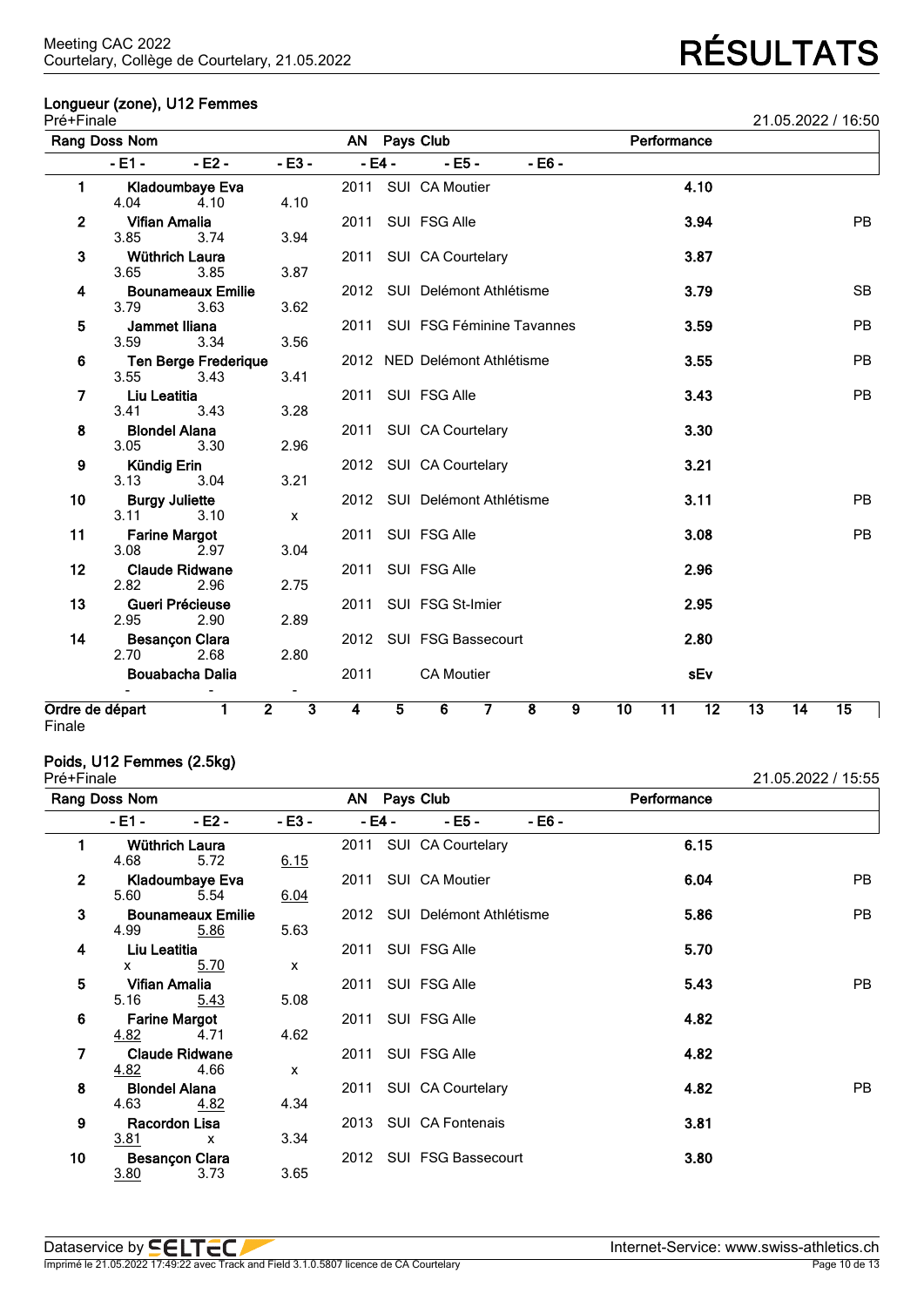## **Poids, U12 Femmes (2.5kg) - Suite**

| Pré+Finale | Rang Doss Nom   |                             |          | ΑN | Pays Club |                              |  |        | Performance | 21.05.2022 / 15:55 |  |
|------------|-----------------|-----------------------------|----------|----|-----------|------------------------------|--|--------|-------------|--------------------|--|
|            | $-E1 -$         | - E2 -                      | $- E3 -$ |    | - E4 -    | - E5 -                       |  | - E6 - |             |                    |  |
|            |                 | <b>Ten Berge Frederique</b> |          |    |           | 2012 NED Delémont Athlétisme |  |        |             | 3.69               |  |
|            | 3.28            | 3.69                        | 3.67     |    |           |                              |  |        |             |                    |  |
|            | Ordre de départ |                             |          | 4  | ь         | 6                            |  |        | 10          |                    |  |

Finale

## **50m, U10 Hommes** 21.05.2022 / 12:45

Séries chronométrées

|    | Rang Doss Nom        | AN.  | Pays Club                     | Performance |           |     |
|----|----------------------|------|-------------------------------|-------------|-----------|-----|
|    | Gerber Frank         | 2013 | SUI Delémont Athlétisme       | 7.88        | $1.1$ III | PB. |
| 2  | Piquerez Joey        | 2013 | SUI FSG Alle                  | 8.00        | 2.111     | PB. |
| 3  | Kladoumbaye Luca     | 2013 | SUI CA Moutier                | 8.31        | 3.111     | PB. |
| 4  | Müller Malow         | 2013 | SUI CA des Franches-Montagnes | 8.39        | $4.1$ III | PB. |
| 5  | Kladoumbaye Noé      | 2014 | SUI CA Moutier                | 9.15        | 1.11      | PB. |
| 6  | <b>Voillat Colin</b> | 2015 | <b>SUI</b> CA Fontenais       | 9.36        | 2.11      |     |
| 7  | De Matteis Lilio     | 2014 | SUI CA Courtelary             | 9.78        | 1/l       | PB. |
| 8  | Klaey Joshua         | 2014 | SUI Delémont Athlétisme       | 9.85        | 3.11      | PB. |
| 9  | Dias Jerémy          | 2015 | SUI FSG St-Imier              | 10.34       | 2.1       |     |
| 10 | Racordon Régis       | 2015 | SUI CA Fontenais              | 12.45       | 3.1       |     |
|    |                      |      |                               |             |           |     |

## **Longueur (zone), U10 Hommes**

| Pré+Finale              |                      |                     |                     |   |        |                                    |   |        |   |    |             | 21.05.2022 / 12:00 |           |
|-------------------------|----------------------|---------------------|---------------------|---|--------|------------------------------------|---|--------|---|----|-------------|--------------------|-----------|
|                         | Rang Doss Nom        |                     |                     |   |        | AN Pays Club                       |   |        |   |    | Performance |                    |           |
|                         | $-E1 -$              | $-E2 -$             | $-E3 -$             |   | - E4 - | - E5 -                             |   | - E6 - |   |    |             |                    |           |
| 1                       |                      | Piquerez Joey       |                     |   |        | 2013 SUI FSG Alle                  |   |        |   |    | 3.65        |                    |           |
|                         | 3.41                 | 3.65                | 3.46                |   |        |                                    |   |        |   |    |             |                    |           |
| $\overline{2}$          |                      | Kladoumbaye Luca    |                     |   |        | 2013 SUI CA Moutier                |   |        |   |    | 3.32        |                    |           |
|                         | 3.32                 | $\mathsf{x}$        | 3.19                |   |        |                                    |   |        |   |    |             |                    |           |
| $\overline{\mathbf{3}}$ |                      | <b>Gerber Frank</b> |                     |   |        | 2013 SUI Delémont Athlétisme       |   |        |   |    | 3.30        |                    |           |
|                         | 3.17                 | 2.78                | 3.30                |   |        |                                    |   |        |   |    |             |                    |           |
| 4                       | <b>Müller Malow</b>  |                     |                     |   |        | 2013 SUI CA des Franches-Montagnes |   |        |   |    | 3.21        |                    |           |
|                         | 3.19                 | $\mathsf{x}$        | 3.21                |   |        |                                    |   |        |   |    |             |                    |           |
| 5                       |                      | Kladoumbaye Noé     |                     |   |        | 2014 SUI CA Moutier                |   |        |   |    | 3.09        |                    |           |
|                         | 3.05                 | 3.09                | 3.02                |   |        |                                    |   |        |   |    |             |                    |           |
| 6                       | <b>Voillat Colin</b> |                     |                     |   |        | 2015 SUI CA Fontenais              |   |        |   |    | 2.76        |                    |           |
|                         | 2.72                 | 2.69                | 2.76                |   |        |                                    |   |        |   |    |             |                    |           |
| 7                       |                      | Klaey Joshua        |                     |   |        | 2014 SUI Delémont Athlétisme       |   |        |   |    | 2.70        |                    | PB.       |
|                         | 2.48                 | 2.33                | 2.70                |   |        |                                    |   |        |   |    |             |                    |           |
| 8                       | Dias Jerémy          |                     |                     |   |        | 2015 SUI FSG St-Imier              |   |        |   |    | 2.59        |                    |           |
|                         | 2.59                 | 2.34                | 2.32                |   |        |                                    |   |        |   |    |             |                    |           |
| 9                       |                      | De Matteis Lilio    |                     |   |        | 2014 SUI CA Courtelary             |   |        |   |    | 2.22        |                    | <b>PB</b> |
|                         | 2.14                 | 2.15                | 2.22                |   |        |                                    |   |        |   |    |             |                    |           |
| 10                      |                      | Racordon Régis      |                     |   |        | 2015 SUI CA Fontenais              |   |        |   |    | 1.84        |                    |           |
|                         | 1.84                 | 1.81                | 1.83                |   |        |                                    |   |        |   |    |             |                    |           |
| Ordre de départ         |                      | 1                   | $\overline{2}$<br>3 | 4 | 5      | 6                                  | 7 | 8      | 9 | 10 |             |                    |           |

**Finale** 

## **Balle, U10 Hommes (200g)**

| Pré+Finale    |              |                      |        |      |        |                         |                                    |             | 21.05.2022 / 13:10 |
|---------------|--------------|----------------------|--------|------|--------|-------------------------|------------------------------------|-------------|--------------------|
| Rang Doss Nom |              |                      |        | AN.  |        | <b>Pays Club</b>        |                                    | Performance |                    |
|               | - E1 -       | - E2 -               | - E3 - |      | - E4 - | - E5 -                  | - E6 -                             |             |                    |
|               | 30.74        | <b>Piquerez Joey</b> |        |      |        | 2013 SUI FSG Alle       |                                    | 30.74       |                    |
| 2             | 26.72        | <b>Müller Malow</b>  |        |      |        |                         | 2013 SUI CA des Franches-Montagnes | 26.72       | <b>PB</b>          |
| 3             | <u>24.00</u> | <b>Gerber Frank</b>  |        | 2013 |        | SUI Delémont Athlétisme |                                    | 24.00       |                    |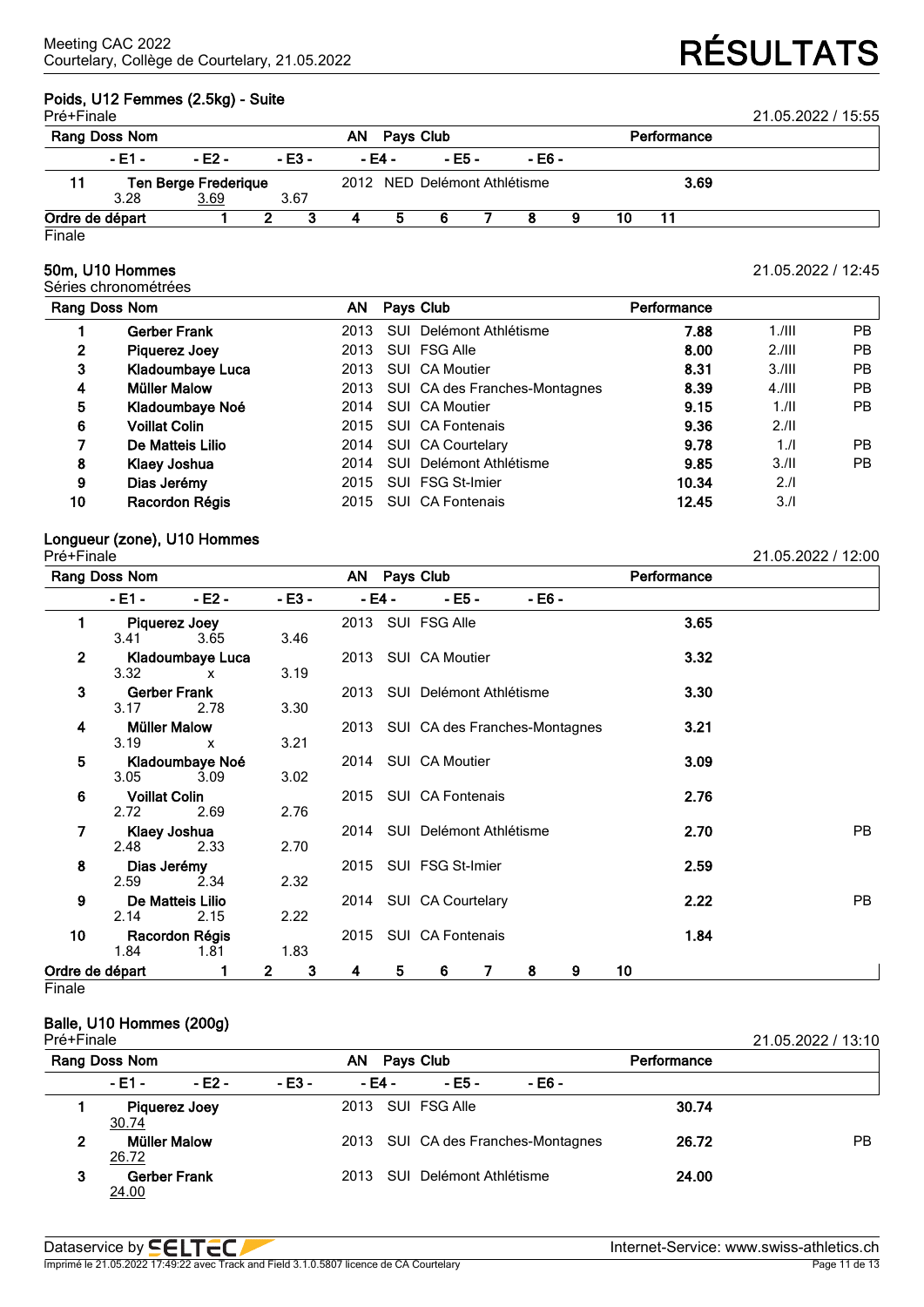## **Balle, U10 Hommes (200g) - Suite**

|                 | Pré+Finale                           |                  |                |         |      |        |                         |   |        |             |    |       | 21.05.2022 / 13:10 |           |
|-----------------|--------------------------------------|------------------|----------------|---------|------|--------|-------------------------|---|--------|-------------|----|-------|--------------------|-----------|
|                 | Rang Doss Nom                        |                  |                |         | AN   |        | Pays Club               |   |        | Performance |    |       |                    |           |
|                 | - E1 -                               | $-E2 -$          |                | $-E3 -$ |      | - E4 - | - E5 -                  |   | - E6 - |             |    |       |                    |           |
| 4               | 21.27                                | Kladoumbaye Luca |                |         | 2013 |        | SUI CA Moutier          |   |        |             |    | 21.27 |                    |           |
| 5               | Dias Jerémy<br>18.09                 |                  |                |         | 2015 |        | SUI FSG St-Imier        |   |        |             |    | 18.09 |                    | PB.       |
| 6               | 16.74                                | Kladoumbaye Noé  |                |         | 2014 |        | SUI CA Moutier          |   |        |             |    | 16.74 |                    | <b>PB</b> |
| 7               | <b>Voillat Colin</b><br><u>15.24</u> |                  |                |         | 2015 |        | <b>SUI CA Fontenais</b> |   |        |             |    | 15.24 |                    |           |
| 8               | 14.41                                | De Matteis Lilio |                |         | 2014 |        | SUI CA Courtelary       |   |        |             |    | 14.41 |                    |           |
| 9               | 10.38                                | Racordon Régis   |                |         | 2015 |        | SUI CA Fontenais        |   |        |             |    | 10.38 |                    |           |
| 10              | 8.78                                 | Klaey Joshua     |                |         | 2014 |        | SUI Delémont Athlétisme |   |        |             |    | 8.78  |                    |           |
| Ordre de départ |                                      |                  | $\overline{2}$ | 3       | 4    | 5      | 6                       | 7 | 8      | 9           | 10 |       |                    |           |
| Finale          |                                      |                  |                |         |      |        |                         |   |        |             |    |       |                    |           |

### **50m, U10 Femmes** 21.05.2022 / 12:00

Séries chronométrées

|              | Rang Doss Nom             |      |      | Pays Club                     | Performance |                  |     |
|--------------|---------------------------|------|------|-------------------------------|-------------|------------------|-----|
|              | <b>Meusy Eva</b>          | 2013 |      | SUI FSG Alle                  | 8.37        | 1.1 <sup>N</sup> | PB  |
| $\mathbf{2}$ | Jammet Océane             | 2014 |      | SUI FSG Féminine Tavannes     | 8.54        | 2.1V             | PB  |
| 3            | <b>Costoya Eloane</b>     | 2014 |      | SUI CA Courtelary             | 8.77        | $1.1$ III        | PB  |
| 4            | <b>Chibuike Serenity</b>  | 2013 |      | SUI FSG St-Imier              | 8.84        | 1.1              |     |
| 5            | <b>Ten Berge Caroline</b> | 2014 |      | NED Delémont Athlétisme       | 8.86        | 3.1V             | PB. |
| 6            | Sieber Leandra            | 2013 |      | SUI LV Kandertal              | 8.88        | 2.111            | PB  |
| 7            | Racordon Lisa             | 2013 |      | SUI CA Fontenais              | 8.99        | 4.1 <sub>N</sub> | PB  |
| 8            | <b>Erba Camille</b>       | 2013 |      | SUI CA des Franches-Montagnes | 9.39        | 3.111            |     |
| 9            | Wüthrich Anouk            | 2013 |      | SUI CA Courtelary             | 9.58        | 1.11             | PB  |
| 10           | <b>Besson Camille</b>     | 2013 |      | SUI CA Courtelary             | 9.94        | 2.11             |     |
| 11           | Sieber Alessia            | 2015 |      | SUI LV Kandertal              | 10.12       | 2.1              |     |
| 12           | <b>Rufener Ana</b>        | 2014 |      | SUI CA Courtelary             | 10.13       | 3.1              |     |
| 12           | Mercier Léa               | 2013 | SUI. | kids+athletics                | 10.13       | 3.11             | PB. |

## **Longueur (zone), U10 Femmes**

**Rang Doss Nom AN Pays Club Performance - E1 - - E2 - - E3 - - E4 - - E5 - - E6 - 1 Chibuike Serenity** 2013 SUI FSG St-Imier **3.38** 3.38 3.13 3.16 **2 Meusy Eva** 2013 SUI FSG Alle **3.17** x 3.10 3.17 **3 Racordon Lisa** 2013 SUI CA Fontenais **2.98** 2.98 2.96 2.94 **4 Costoya Eloane** 2014 SUI CA Courtelary **2.91** PB 2.91 2.90 2.91 **5 Sieber Leandra** 2013 SUI LV Kandertal **2.84** x 2.81 2.84 **6 Wüthrich Anouk** 2013 SUI CA Courtelary **2.81** 2.56 **7 Jammet Océane** 2014 SUI FSG Féminine Tavannes **2.80** 2.77 **8 Erba Camille** 2013 SUI CA des Franches-Montagnes **2.72** PB 2.70 **9 Ten Berge Caroline** 2014 NED Delémont Athlétisme **2.66** 2.63

21.05.2022 / 13:10